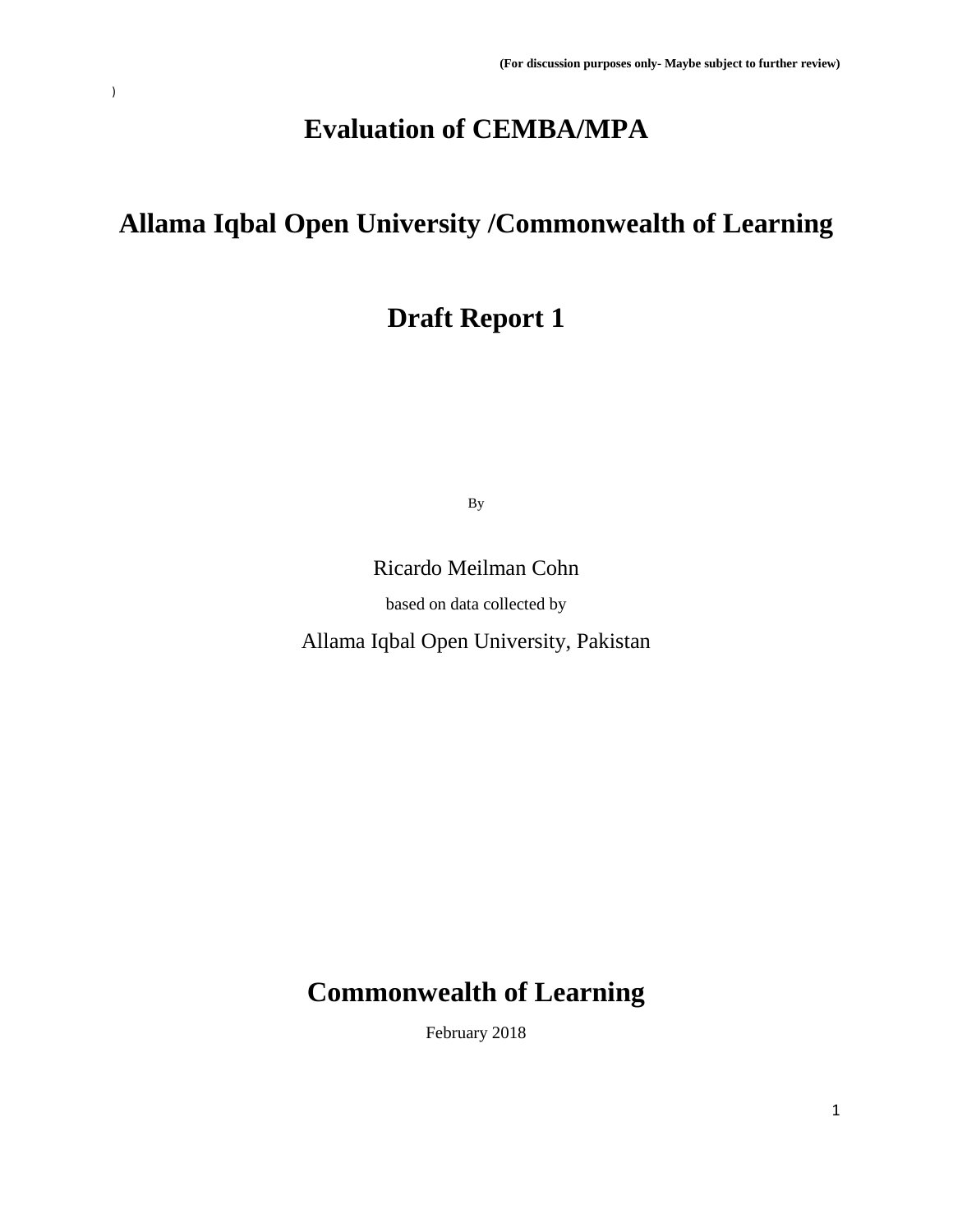## Contents

| 1. |  |
|----|--|
| 2. |  |
| 3. |  |
| 4. |  |
| 5. |  |
| 6. |  |
|    |  |
|    |  |
|    |  |
|    |  |
| 7. |  |
|    |  |
|    |  |
|    |  |
|    |  |
|    |  |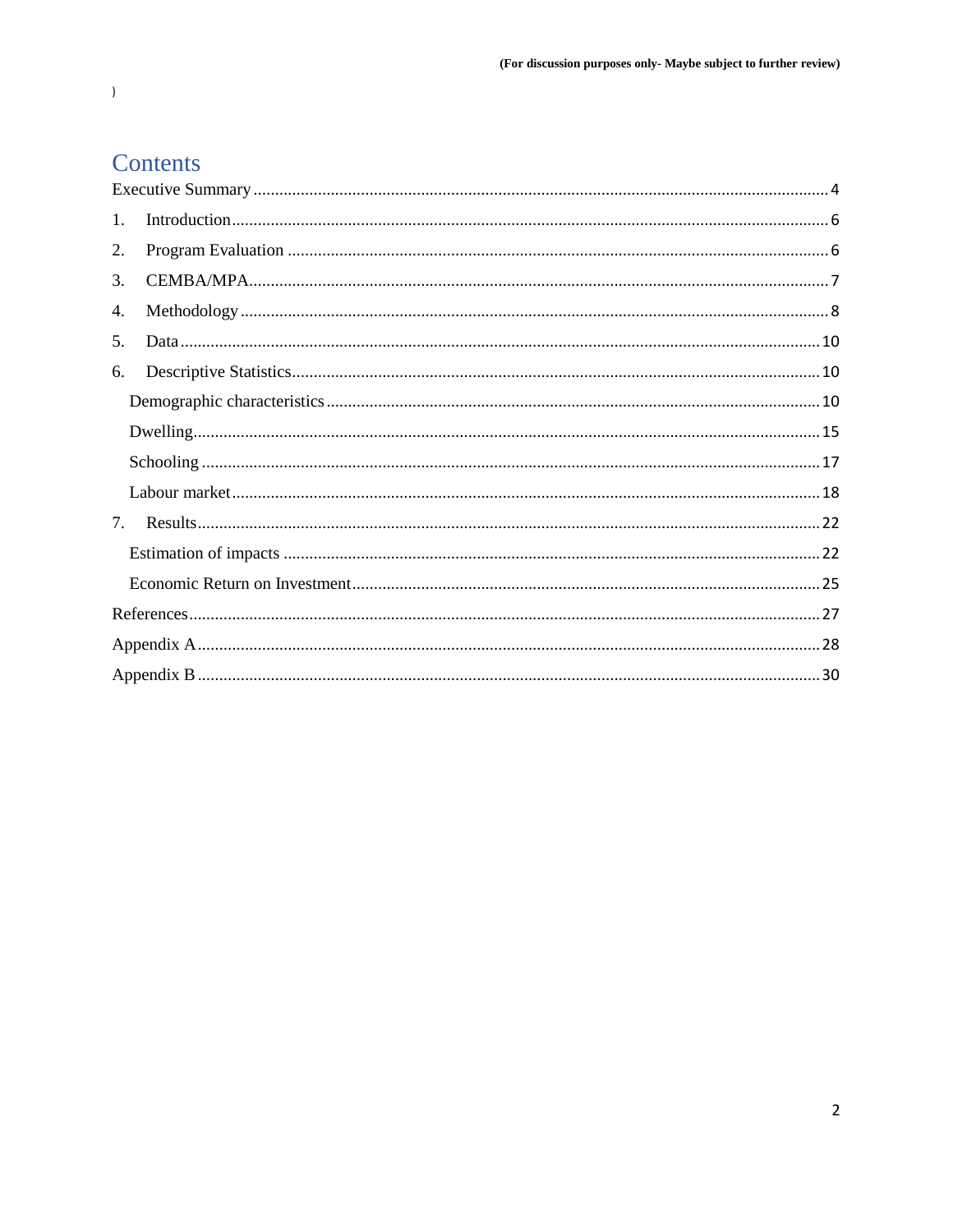## **List of Tables**

# List of Figures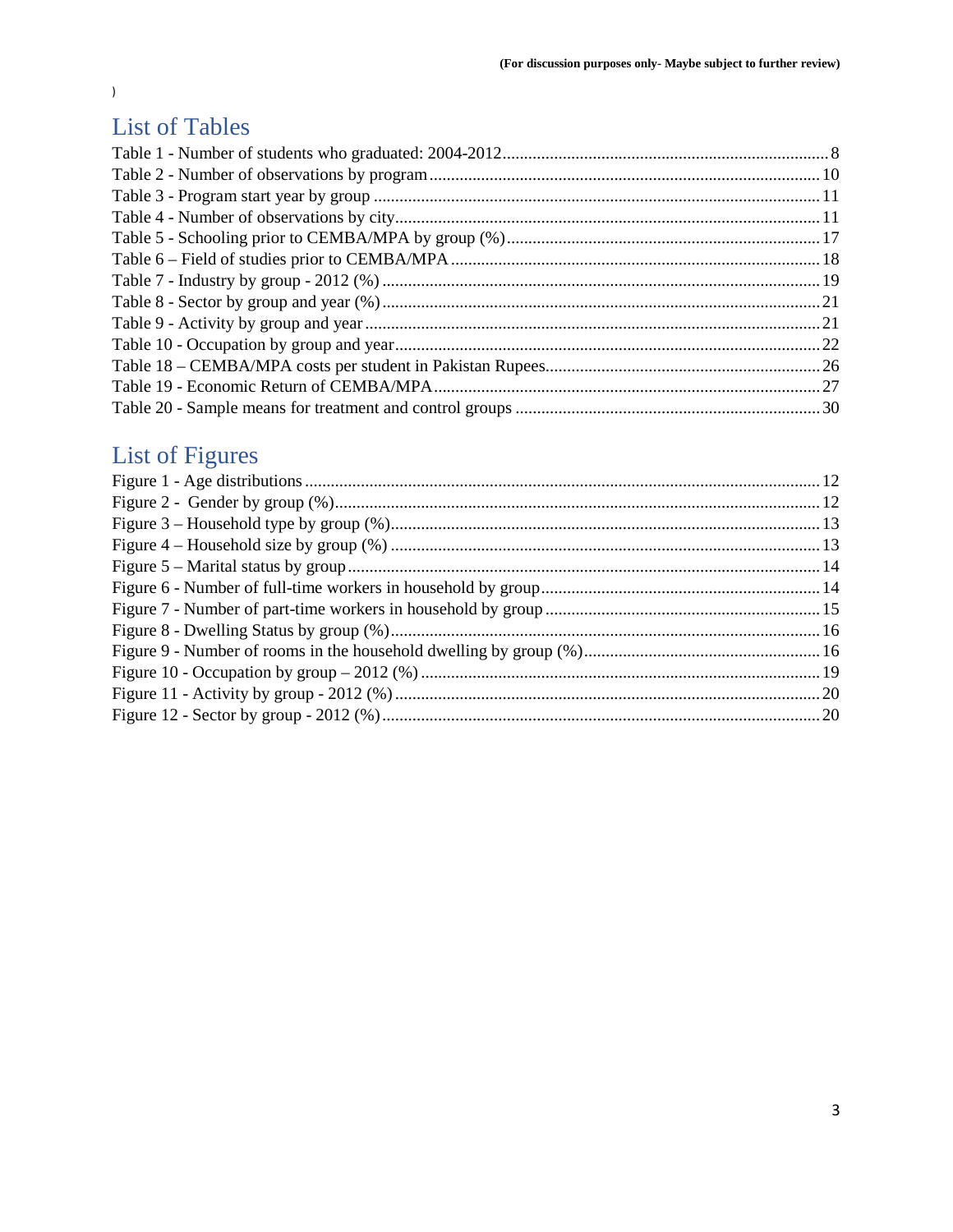## Executive Summary

<span id="page-3-0"></span>The Commonwealth Executive Master of Business Administration (CEMBA/MPA) and Master of Public Administration Programs (CEMPA) have been operating with Commonwealth of Learning (COL) and partner universities in many countries. Broadly defined, the objective of these programs is to empower people with the learning that enables them to be agents of economic and social development. We evaluated and provided evidence of the effect of CEMBA/MPA on labour market outcomes. Specifically, we estimated the impact of graduating from CEMBA/MPA at the partner Allama Iqbal Open University, in Pakistan, on earnings, wages, income, occupational choice and entrepreneurship.

Our empirical strategy compares the outcomes before and after graduation of CEMBA/MPA for treatment and control groups. Treatment group is composed by alumni of CEMBA/MPA who graduated between 2012 and 2017 ("graduates"). And the control (comparison) group is composed by students who have not graduated by end of 2017 ("still in school").

Data was collected by surveying the graduates and current students of CEMPA/MPA with a questionnaire that includes questions on labour market outcomes for the years of 2012 and 2017; demographic characteristics; educational characteristics and others. Our sample is composed by 341 observations (193 still in school and 147 graduates).

We employ the difference-in-differences research design. Given the survey data collected refers to information before and after the program for treated and control groups, by using this methodology we would eliminate any time-invariant selection bias due to unobserved heterogeneity between treatment and control groups. The effectiveness of this approach rested on meeting three key assumptions: i) in the absence of treatment, outcomes of the treatment group would have changed like the control group ("parallel trends"); ii) the data collected from the surveys comes from a random sample of the population of interest; and iii) the information collected from administrative data and survey data is suitable and reliable.

The results of the difference-in-differences regression analysis report that graduating from CEMBA/MPA caused the following on the treatment group:

• An increase of 37.6% on monthly earnings, which corresponds to approximately 19,588 PKR (≈222 CAD).

• An increase of 31.6% on annual income, which corresponds to approximately 160,405 PKR (≈1,819 CAD).

• An increase of 28.5 percentage points in the probability of having an occupation as manager, which corresponds to more than twice that probability in 2012 for treatment group.

• An increase of 36.8% of wage (earnings per hour).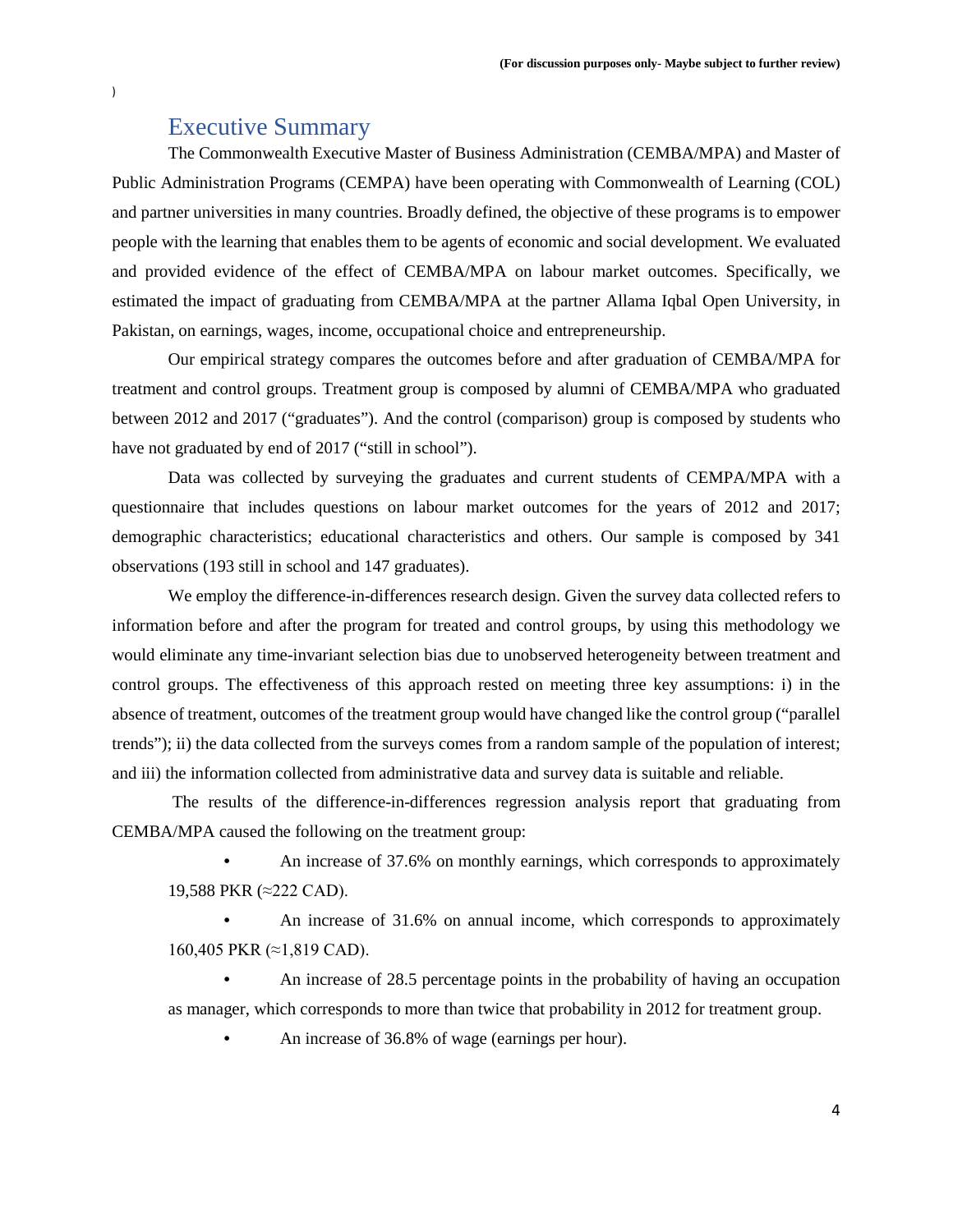We did not find robust evidence of impacts on labour supply (hours of work), probability of owning a business, probability of getting business profits, probability of incorporating a business.

To calculate the benefit of the program, we used the impact of the program on the average annual personal income from all sources. While this impact does not take into account all the possible impacts from the program, it synthetizes in one many related outcomes (such as earnings, labour supply, wages, business creation and employment). With cost information per student and the estimated benefit per student, we created various scenarios of potential cashflows to calculate the economic return of CEMBA/MPA. Each scenario assumes different parameters for the duration of impacts, the discount rate, magnitude of costs and benefits. By looking at the measures of economic return in each scenario, we can see how sensitive the results are to parameter changes.

We concluded the program present high economic return even in very conservative/pessimistic scenarios. In our preferred scenario, in which the impact last for 5 years, decays 30% every year and the discount rate is 6%, the return on investment is 239% per year. That is, for every dollar a student invests in CEMBA/MPA, she/he gets on average 3.39 dollars in return. The fact that the cost of the program is low (as a share of total student income) and the estimated impact on income is high explains the high economic return calculated.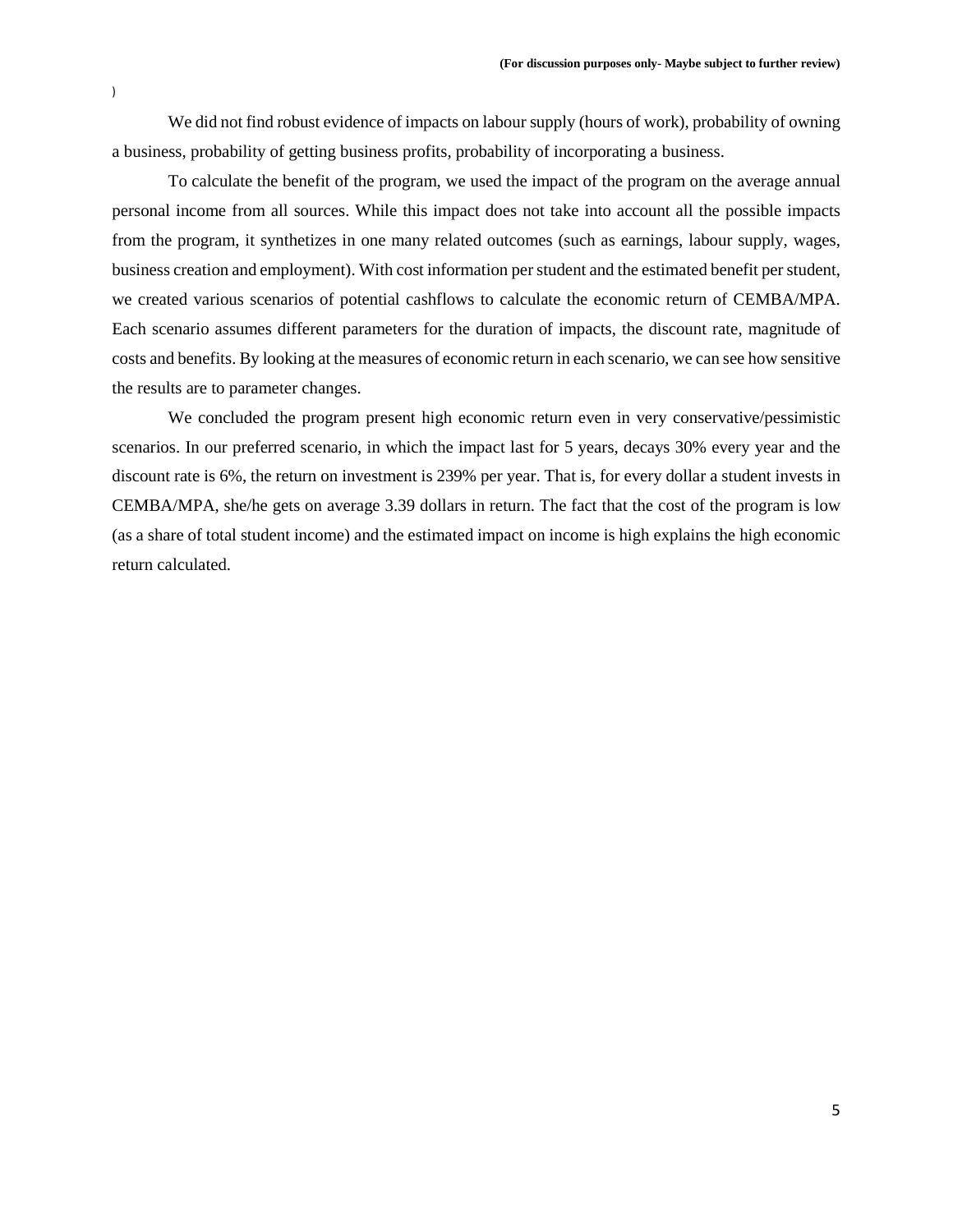## <span id="page-5-0"></span>1. Introduction

The Commonwealth Executive Master of Business Administration (CEMBA) and Master of Public Administration Programs (CEMPA) have been operating with Commonwealth of Learning (COL) and partner universities in many countries. Broadly defined, the objective of these programs is to empower people with the learning that enables them to be agents of economic and social development. We evaluated and provided evidence of the effect of CEMBA/MPA on labour market outcomes. Specifically, we estimated the impact of graduating from CEMBA/MPA at the partner Allama Iqbal Open University, in Pakistan, on earnings, wages, income, occupational choice and entrepreneurship.

This report is organized as follows. After this introduction, section 2 covers main concepts of impact evaluation, section 3 describes the main features of CEMBA/MPA, section 4 presents the methodology for estimation of impacts, section 5 covers the data. Section 6 reports the descriptive statistics. Finally, section 7 reports the results, including estimation of impacts and calculation of the economics return of the programme.

## <span id="page-5-1"></span>2. Program Evaluation

The main objective of an impact evaluation is to verify whether a program is achieving its objectives or expected impacts. It tries to answer questions such as: "How would individuals who participated in the program have fared in its absence? Were any improvements a direct result of the project, or would they have improved anyway?". It is very difficult to answer these questions, since an individual either participated or did not in the program, and comparing results of the same individual over time is problematic, as many other variables may have changed during the program operation. In this context, 'impact' means the difference between the situation of program participants after their participation and the situation in which they would have been if they have not participated in the program. While the former is a real situation, the latter is hypothetical one. There is a growing literature in program evaluation<sup>[1](#page-5-2)</sup> that has designed methods for the estimation of impacts in different settings.

Instead of finding the effect of a program in individuals, researchers try to obtain the average impact of the program by comparing a group of individuals who participated in the program with another similar group which was not exposed to the program. It is often difficult to find two groups with very similar characteristics, but only one that participated in the program under analysis. If there is not a good comparison group, differences between the control group and the treatment group can be attributable to pre-existing differences (selection bias) and the impact of the program.

l

<span id="page-5-2"></span><sup>&</sup>lt;sup>1</sup> See Gertler et al (2016) for an introduction to the topic of impact evaluation and its practice. See Angrist and Pischke (2009) for more details on the econometric methodologies commonly used.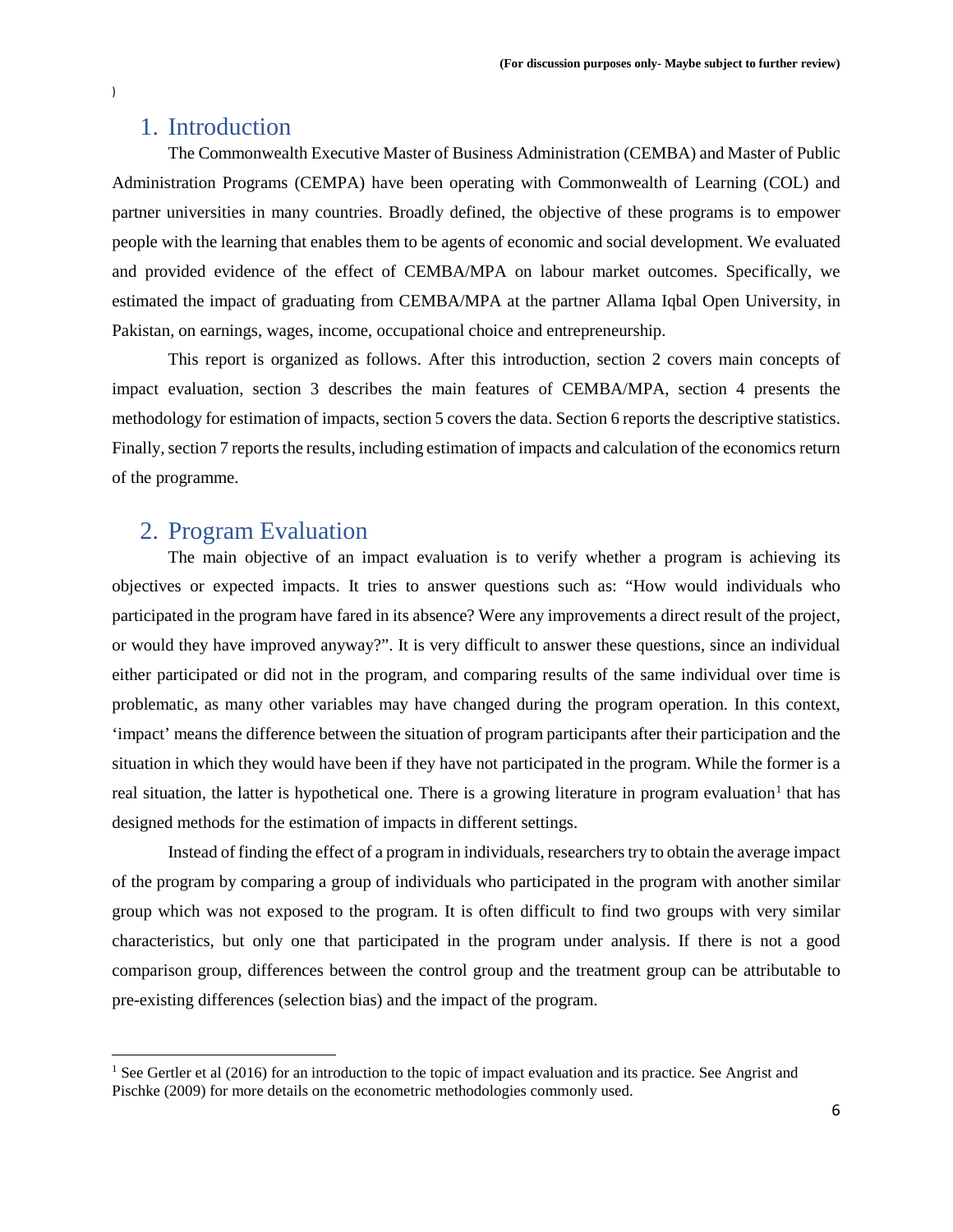The estimation of the impacts of a program is important, but it is not enough to evaluate its effectiveness. We also need to measure this impact and contrast it to the costs. Knowing the benefit-cost ratio or return on investment of a program allows comparisons with different projects which helps stakeholders to make decisions regarding the programs to invest.

Ideally, an evaluation would consider all the costs and social benefits of a program both on the program participants but also on the agents in the rest of society that are indirectly affected by the program through externalities. That is often difficult to determine because programs generally have multiple objectives and it is challenging to convert many of the outcomes that measure the success of those objectives into a monetary measure. When there are many different impacts to be estimated, evaluators have the alternative to estimate the willingness to pay of program beneficiaries by asking them directly. However, participants tend to overestimate the price they would be actually willing to pay to have access to a program and some with low valuations tend to report zero as willingness to pay.

While asking participants their willingness to pay for a program (or using any other instrument that measures more broadly the success of a program) can be a good idea, there are a few reasons why measuring more specific impacts is desirable. First, often stakeholder want to know if the program achieved its success (or satisfaction) through their designed means as opposed to any other unknown way. Second, measuring impacts on specific outcomes is often simpler to learn from participants, either by observing their behavior or by asking them directly.

In the evaluation of CEMBA/MPA, we choose specific outcomes of interest, and follow common practice in evaluation literature to define impact as the difference between the changes in outcomes of treatment and control groups over a time period. Although there should be pre-existing differences between graduates and current student, we can use quasi-experimental methods that attempt to offset problems of selection bias.

## <span id="page-6-0"></span>3. CEMBA/MPA

 $\overline{\phantom{a}}$ 

The Commonwealth Executive Master of Business Administration and Public Administration (CEMBA/MPA) Programs operate in the various partner universities<sup>[2](#page-6-1)</sup>. Students are usually working

<span id="page-6-1"></span><sup>2</sup> CEMBA/MPA operates in Allama Iqbal Open University (Pakistan), Bangladesh Open University, Botswana College of Distance and Open Learning (BOCODOL), Kwame Nkrumah University of Science and Technology (Ghana), Open University of Mauritius, National Open University of Nigeria, Open University of Sri Lanka, University College of the Caribbean (Jamaica), University College of the Cayman Islands, University of Guyana, and Wawasan Open University (Malaysia).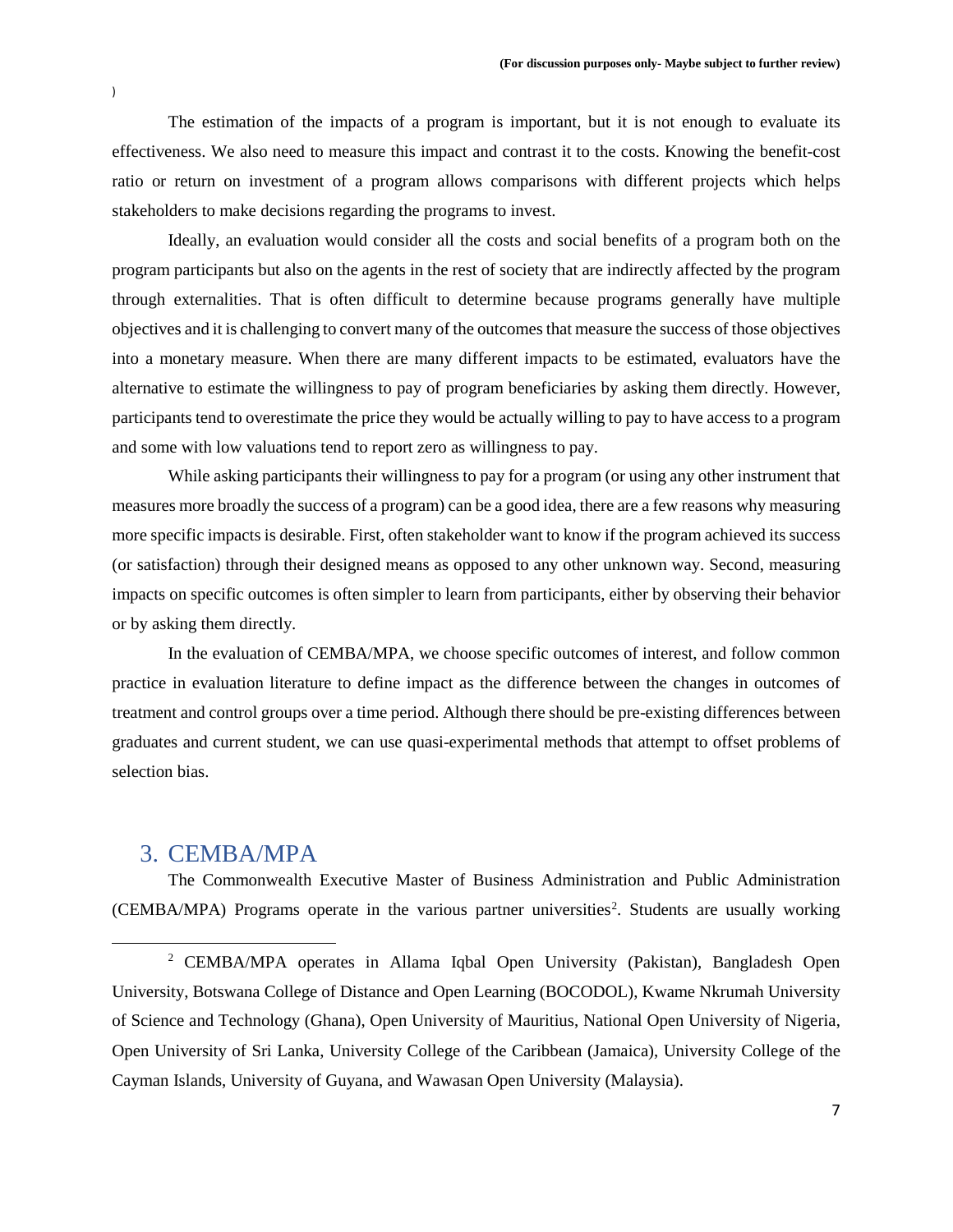professionals and take the course part-time while working. The standard program duration is two years, but students have up to five years to complete it. In order to graduate, students need to complete 90 credits, or 15 courses. The programme is offered in online and distance learning modes.

<span id="page-7-1"></span>This evaluation includes students and graduates of the partner Allama Iqbal Open University (AIOU). The table below reports the numbers of graduates per year at AIOU.

| year  | <b>CEMBA</b> | <b>CEMPA</b> |
|-------|--------------|--------------|
| 2004  | 36           | 0            |
| 2005  | 168          | 33           |
| 2006  | 346          | 113          |
| 2007  | 583          | 85           |
| 2008  | 877          | 72           |
| 2009  | 1148         | 60           |
| 2010  | 1430         | 92           |
| 2011  | 1425         | 96           |
| 2012  | 1273         | 77           |
| Total | 7286         | 628          |

*Table 1 - Number of students who graduated: 2004-2012*

## <span id="page-7-0"></span>4. Methodology

 $\overline{\phantom{a}}$ 

Our empirical strategy for the estimation of impacts is to use the differences-in-differences model which compares outcomes before and after graduation of CEMBA/MPA for treatment and control groups. Treatment group is composed by alumni of CEMBA/MPA who graduated between 2012 and 2017, and the control (comparison) group is composed by students who have not graduated by end of 2017. Individuals in both groups ("graduates" and "still in school") had to go through and pass an admission process<sup>[3](#page-7-2)</sup> of CEMBA/MPA, which guarantees some level of similarity between these two groups. Additionally, the control and treated individuals have a similar profile in terms of ambitions, education, motivation given that both groups chose to enroll in CEMBA/MPA.

A challenge to estimate impacts of education programs or job training programmes is that, typically, the control group is formed by individuals who did not participate in the programme/job training

<span id="page-7-2"></span><sup>&</sup>lt;sup>3</sup> The admission criteria include the following: at least a second class Bachelor's degree from a recognized university; a minimum of two years of relevant post-qualification experience; a good working knowledge of the English language at postgraduate level; satisfactory score on the CEMBA/MPA/CEMPA Admission Test (general awareness, English language, quantitative aptitude, and reasoning); some Partner Universities require citizens to be resident in the country.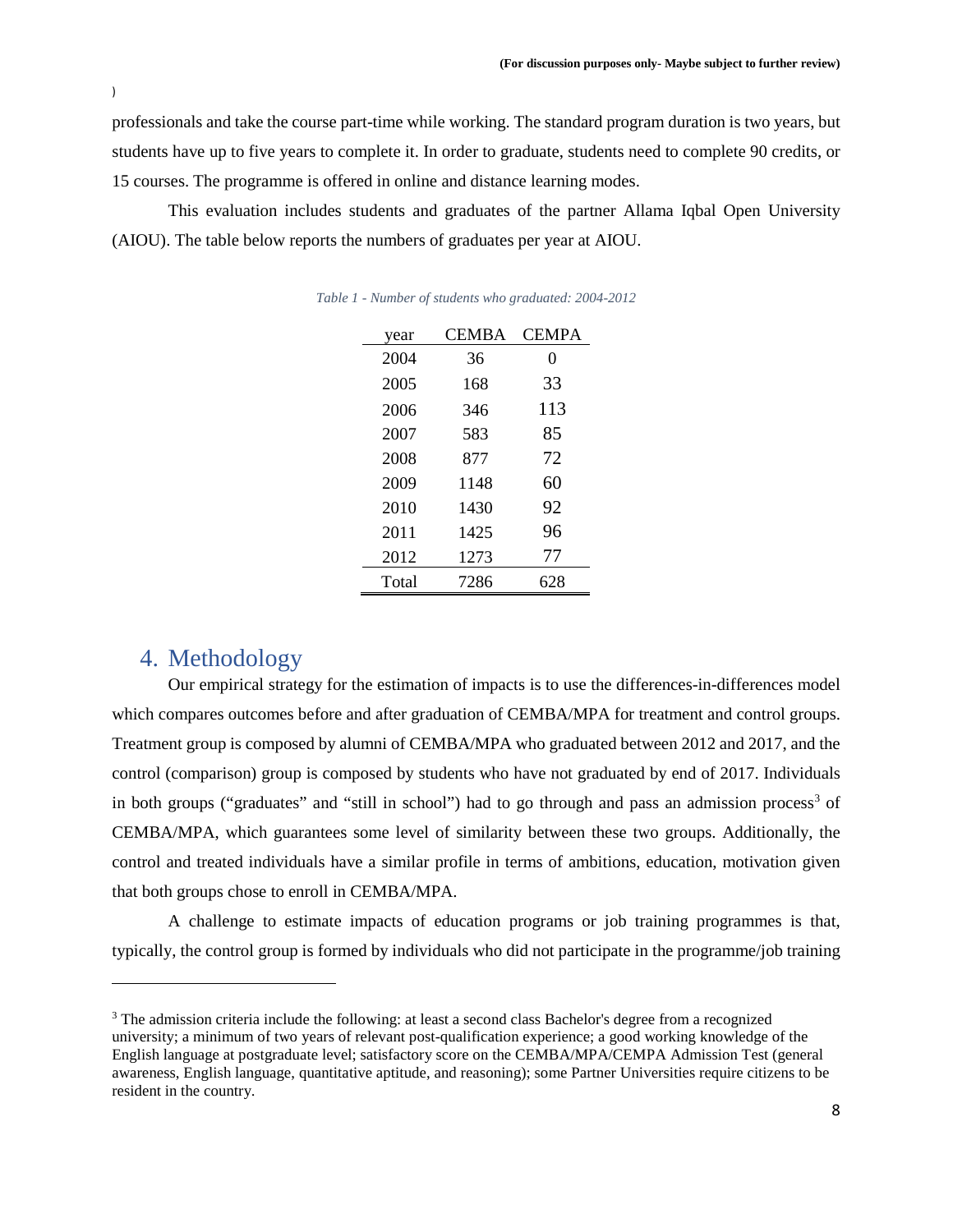course. In that case, program participants that self-select into a programme would necessarily be more motivated than the control individuals. That motivation (which is not observed by the evaluator) could be what, in fact, affects the outcomes, instead of the actual programme intervention. The inability to distinguish those two sources of impact can bias estimation results. We avoid that problem by choosing a control group formed by current students of CEMBA/MPA with likely similar levels of motivation as former students.

Since the data collected refers to information before and after the program for treated and control groups, by using this methodology we would eliminate any time-invariant selection bias due to unobserved heterogeneity between treatment and control groups. Thus, we rely on the assumption of parallel trends, that is, the outcomes for control and treatment groups would follow the same trend over time in the absence of the program.

The difference-in-differences approach was an appealing methodology in this context as this evaluation was designed and implemented *a posteriori*, after CEMBA/MPA was operating for multiple years. The main advantage of this methodology is that it does not requires that control and treatment groups to have the similar pre-existing observable characteristics. Instead, what is needed is that the average change in outcomes from 2012 to 2017 of control and treatment groups would be the same have the treated not graduated from CEMBA/MPA. Thus, the average outcomes do not have to be at the same level at any point in time for this assumption to be met. While we cannot show evidence of support of this assumption<sup>[4](#page-8-0)</sup>, the model we use controls for any individual time-invariant characteristic that affects income and also controls for tenure and work experience (time-varying characteristics).

Let *i* indexes individuals and *t* indexes year. The impact of the CEMBA/MPA can be estimated with difference-in-differences expressed by the equation below:

$$
Y_{it} = \beta_1 GRAD_{it} + \theta_i + BX_{it} + \varepsilon_{it}
$$

Where  $Y_i$  is the outcome of interest,  $\text{GRAD}_i$  is an indicator for whether the individual *i* graduated from CEMBA/MPA or not at time  $t, \theta_i$  is the individual fixed effect,  $X_{it}$  is a vector of individual timevarying characteristics and  $ε_{it}$  is the statistical error. In this model,  $β_1$  represents the impact of graduating from CEMBA/MPA on the outcome variable. We include covariates (in the vector  $X_{it}$ ) which correspond to characteristics that should not be affected by the program<sup>[5](#page-8-1)</sup>. The standard errors are estimated with Eicker-White Hetero-robust estimator.

<span id="page-8-0"></span> <sup>4</sup> Typically, researchers report a chart with the evolution of the average outcomes for control and treatment group prior to intervention suggesting parallel paths. We do not have enough data on outcomes before the intervention to make this chart and it would potentially not be a suitable way to support the parallel trends assumption, as many of the control group individuals would likely still be in school and therefore out of the labour force in the years preceding 2012.

<span id="page-8-1"></span><sup>&</sup>lt;sup>5</sup> We have different model specifications with and without the time-varying covariates: years of work experience and years of tenure with current employer.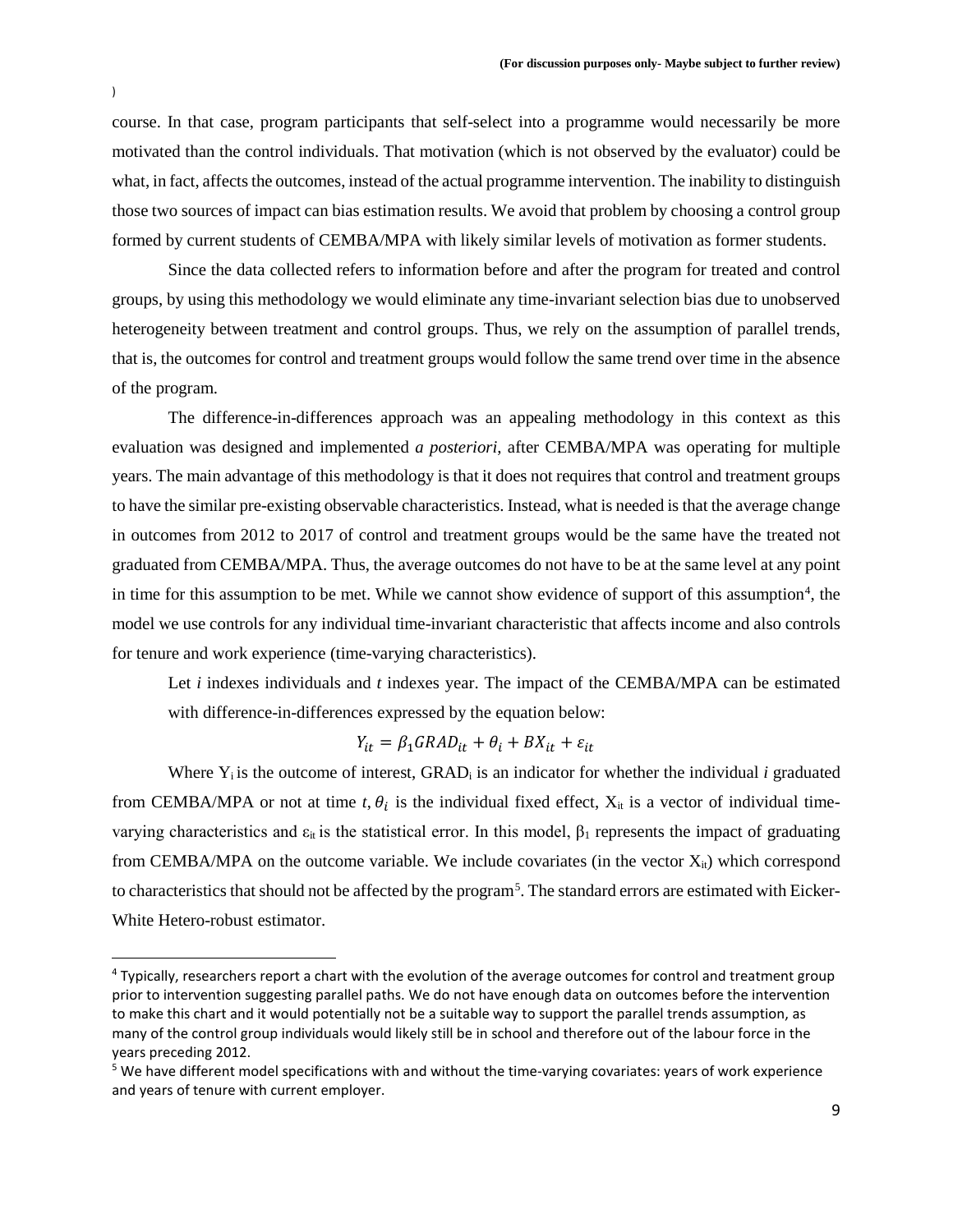In this evaluation, we narrowed the outcomes of interest to: earnings, wages (earnings per hour), income, number of hours of work, entrepreneurship, occupation change/promotion.

## <span id="page-9-0"></span>5. Data

Our population of interest for this evaluation is composed of all students and graduates from CEMPA/MPA at AIOU. A team from AIOU selected and surveyed a sample of graduates and students for our data collection. The interviews were done over the phone and in person in the period from November 2017 to January 2018.

The questionnaire used in the survey includes questions on the outcome variables for the years of 2012 and 2017; demographic characteristics; work characteristics and educational characteristics. While it is preferable not to ask retrospective questions to avoid recall bias, as long as the recall bias for the control and treatment groups are the same, our impact estimates remain unbiased.

## <span id="page-9-1"></span>6. Descriptive Statistics

This section reports the descriptive statistics of our sample to better understand the population of participants of CEMPA/MPA. We show some statistics by group: still in school (control) and graduated (treatment) to highlight relevant pre-existing differences in their characteristics.

#### <span id="page-9-2"></span>Demographic characteristics

<span id="page-9-3"></span>Our sample is composed with 193 individuals still in school and 148 who have graduated, totaling 341 observations, most of them from CEMBA program.

|              | Program Still in school Graduated Total |     |     |
|--------------|-----------------------------------------|-----|-----|
| <b>CEMBA</b> | 171                                     | 139 | 310 |
| <b>CEMPA</b> | 22                                      |     | 31  |
| Total        | 193                                     | 148 | 341 |

*Table 2 - Number of observations by program*

While most of the control group individuals started their studies at CEMBA/MPA between years 2014-17, the ones from treatment group started between 2009-14. Those different starting dates meant that by 2012 no one in the sample had graduated, and by 2017 all individuals in the treatment had graduated but none from the control group.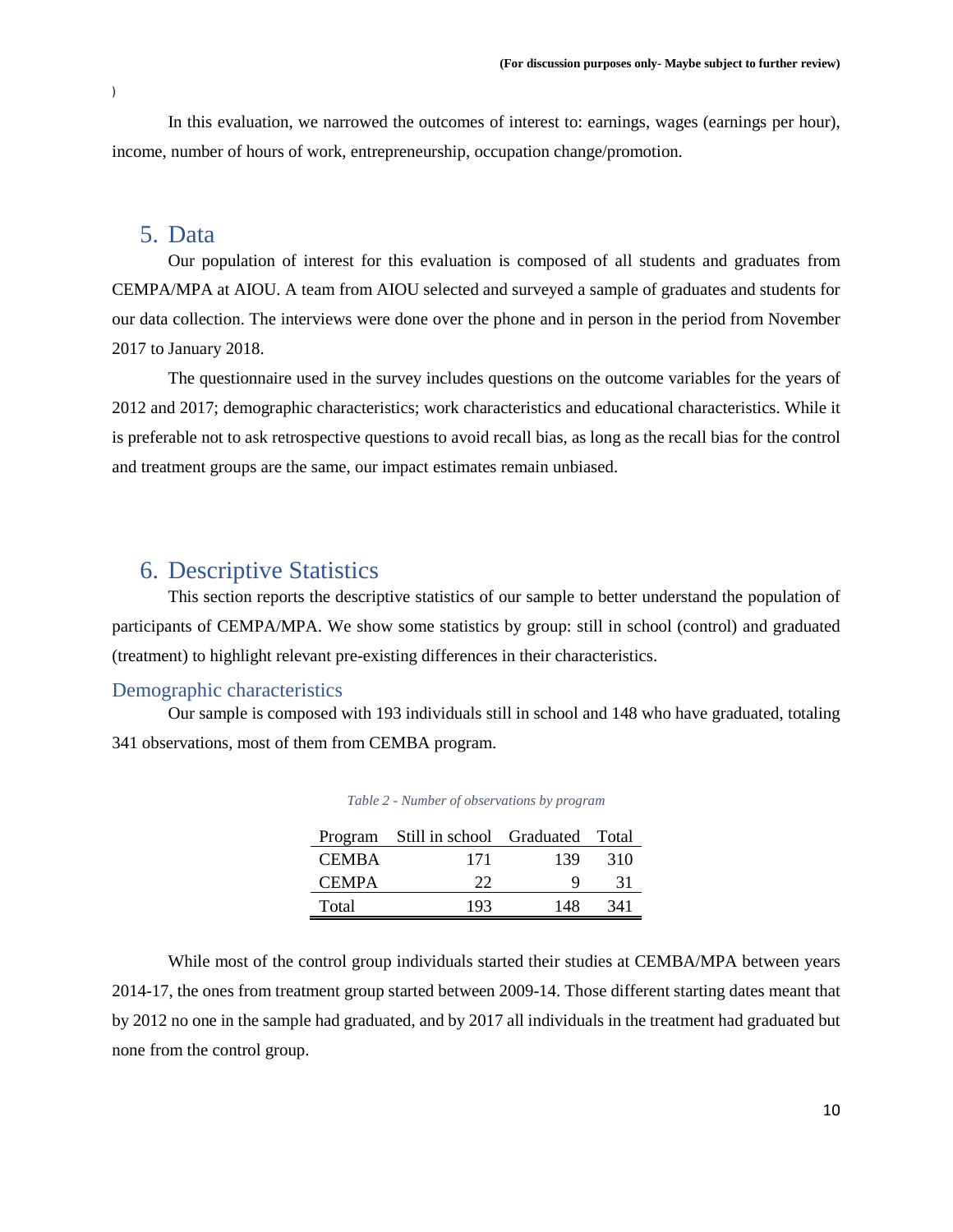<span id="page-10-0"></span>

| Program start year | Still in school | Graduated | Total |
|--------------------|-----------------|-----------|-------|
| 2006               | 0               | 1         | 1     |
| 2008               | 0               | 2         | 2     |
| 2009               | 0               | 11        | 11    |
| 2010               | 0               | 14        | 14    |
| 2011               | 1               | 40        | 41    |
| 2012               | 1               | 42        | 43    |
| 2013               | 0               | 25        | 25    |
| 2014               | 10              | 10        | 20    |
| 2015               | 30              | 3         | 33    |
| 2016               | 74              | 0         | 74    |
| 2017               | 77              | 0         | 77    |
| Total              | 193             | 148       | 341   |

*Table 3 - Program start year by group*

<span id="page-10-1"></span>Table 4 reports that our survey respondents are spread in multiple cities in Pakistan, which is possible since the programme is offered in online and distance learning modes and can, thus, reach people from many different locations.

| City             | Still in school | Graduated | Total |
|------------------|-----------------|-----------|-------|
| Abbottabad       | 14              | 9         | 23    |
| Faisalabad       | 5               | 5         | 10    |
| Gujranwala       | 32              | 14        | 46    |
| Karachi          | 0               | 6         | 6     |
| Lahore           | 39              | 19        | 58    |
| Multan           | 12              | 16        | 28    |
| Rahim Yar Khan   | 6               | 5         | 11    |
| Rawalpindi       | 18              | 28        | 46    |
| Sahiwal          | 7               | 16        | 23    |
| Sialkot          | 0               | 5         | 5     |
| <b>Islamabad</b> | 56              | 14        | 70    |
| Sargodha         | 4               | 11        | 15    |
| Total            | 193             | 148       | 341   |

*Table 4 - Number of observations by city*

As the treated group already graduated by 2017, it is not surprising that its age distribution is to the right of the one of the control group. The treated have therefore a higher average age. The gender composition of each group differs significantly as 11% of respondents are women in the control group and 28% in the treatment group. In terms of household type, a large share of respondents still in school reported being from lone parent households, while the graduates were mostly from couple households with other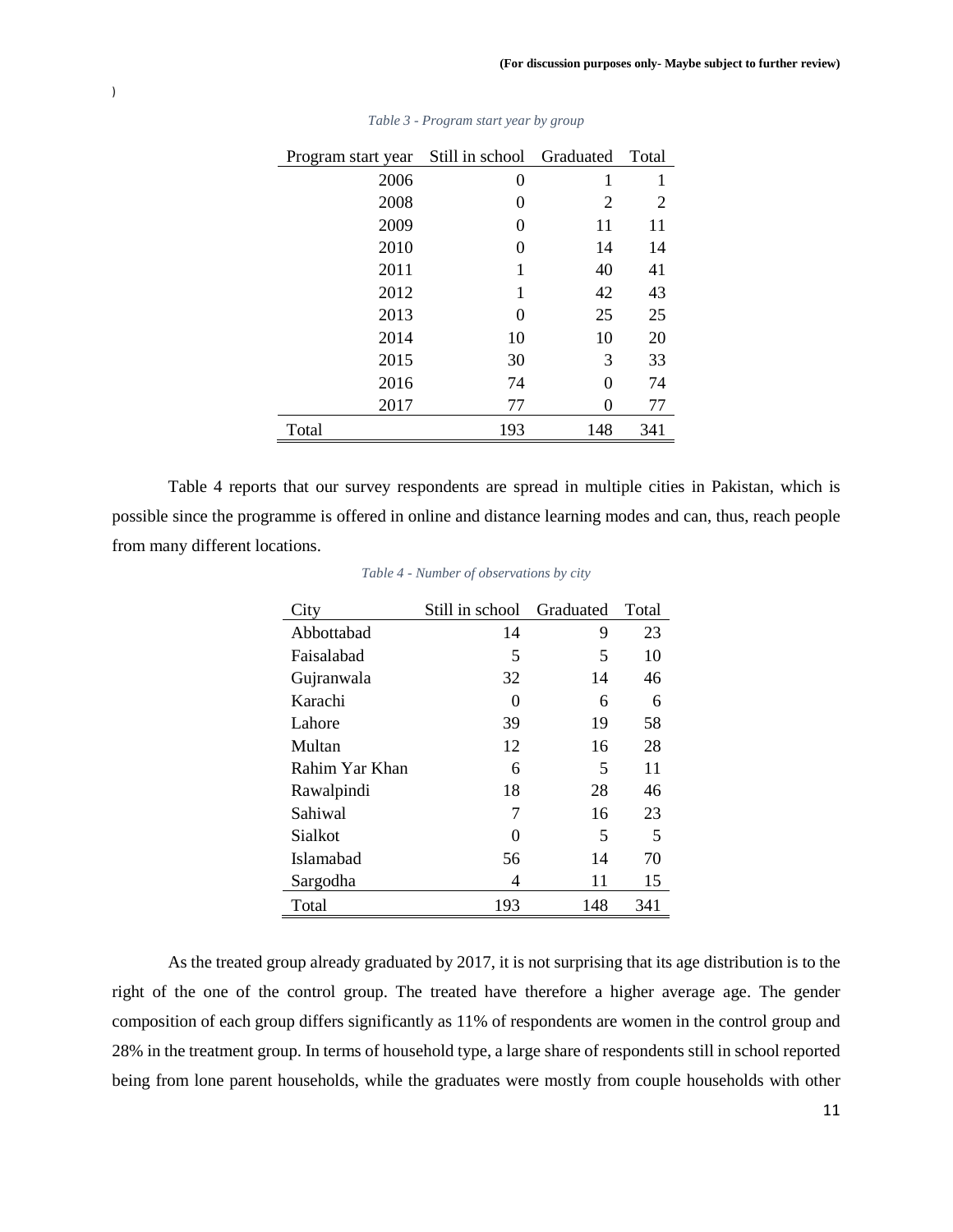relative. Control group has on average more numerous households (6.8 members) with a larger share of single individuals (40%), in contrast with treatment groups which has on average 5.5 members in the household and 20% are single. Not surprisingly, control group has a larger average number of household members working full-time, in comparison to the treatment group.

<span id="page-11-0"></span>Figure 6 reports that it is very uncommon to have household members working part-time.



*Figure 1 - Age distributions*

*Figure 2 - Gender by group (%)*

<span id="page-11-1"></span>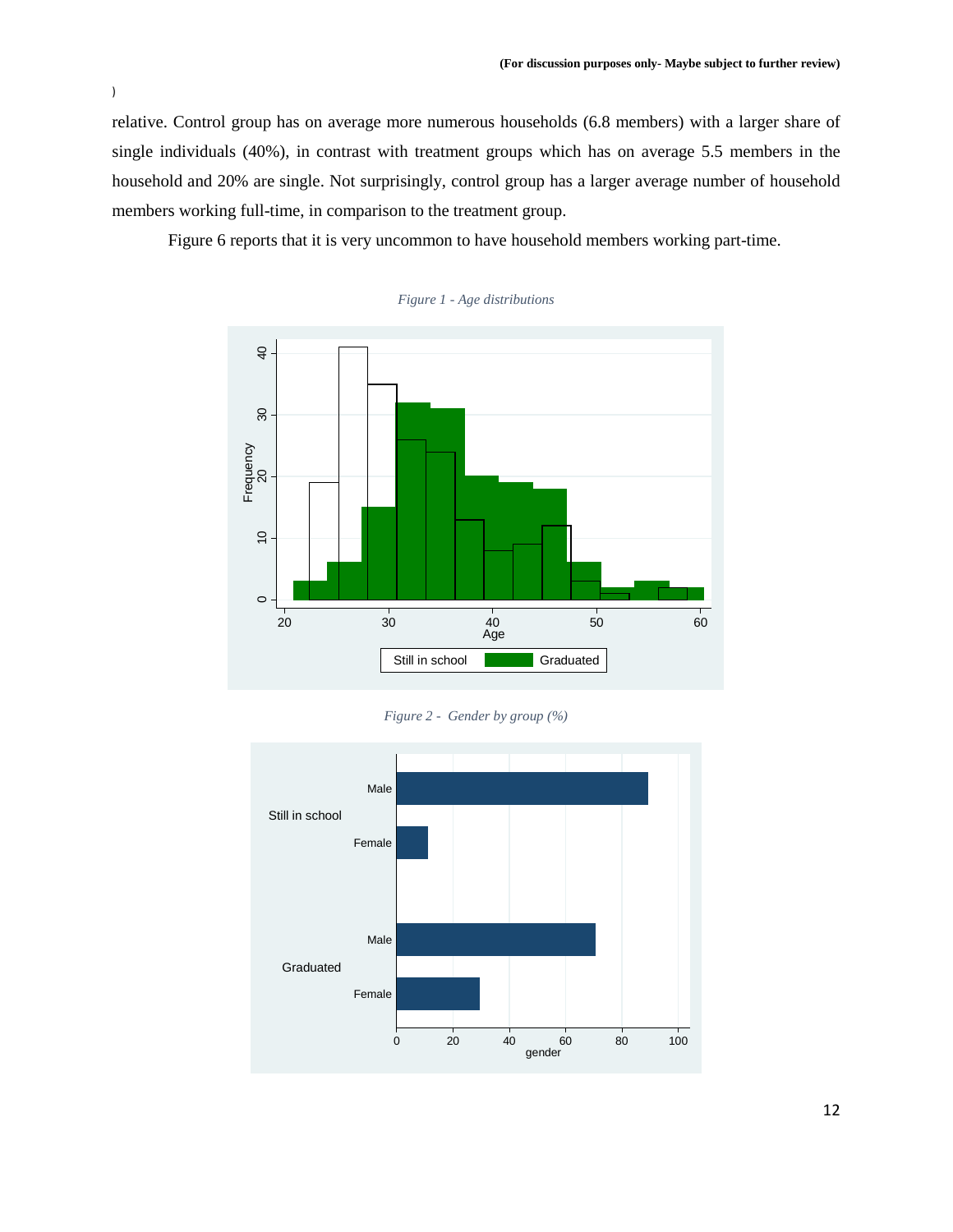<span id="page-12-0"></span>

*Figure 3 – Household type by group (%)*

*Figure 4 – Household size by group (%)*

<span id="page-12-1"></span>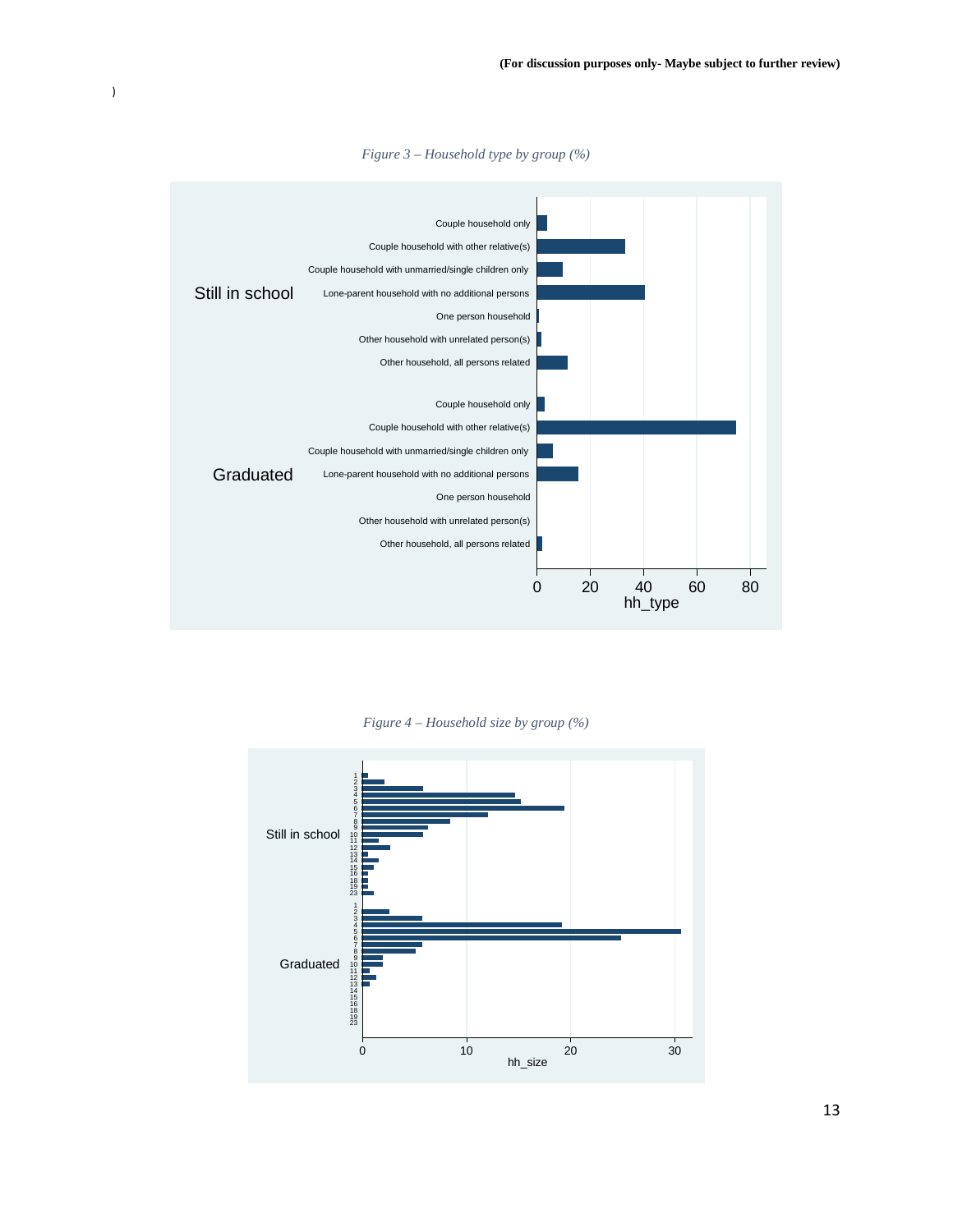<span id="page-13-0"></span>

*Figure 5 – Marital status by group*

*Figure 6 - Number of full-time workers in household by group*

<span id="page-13-1"></span>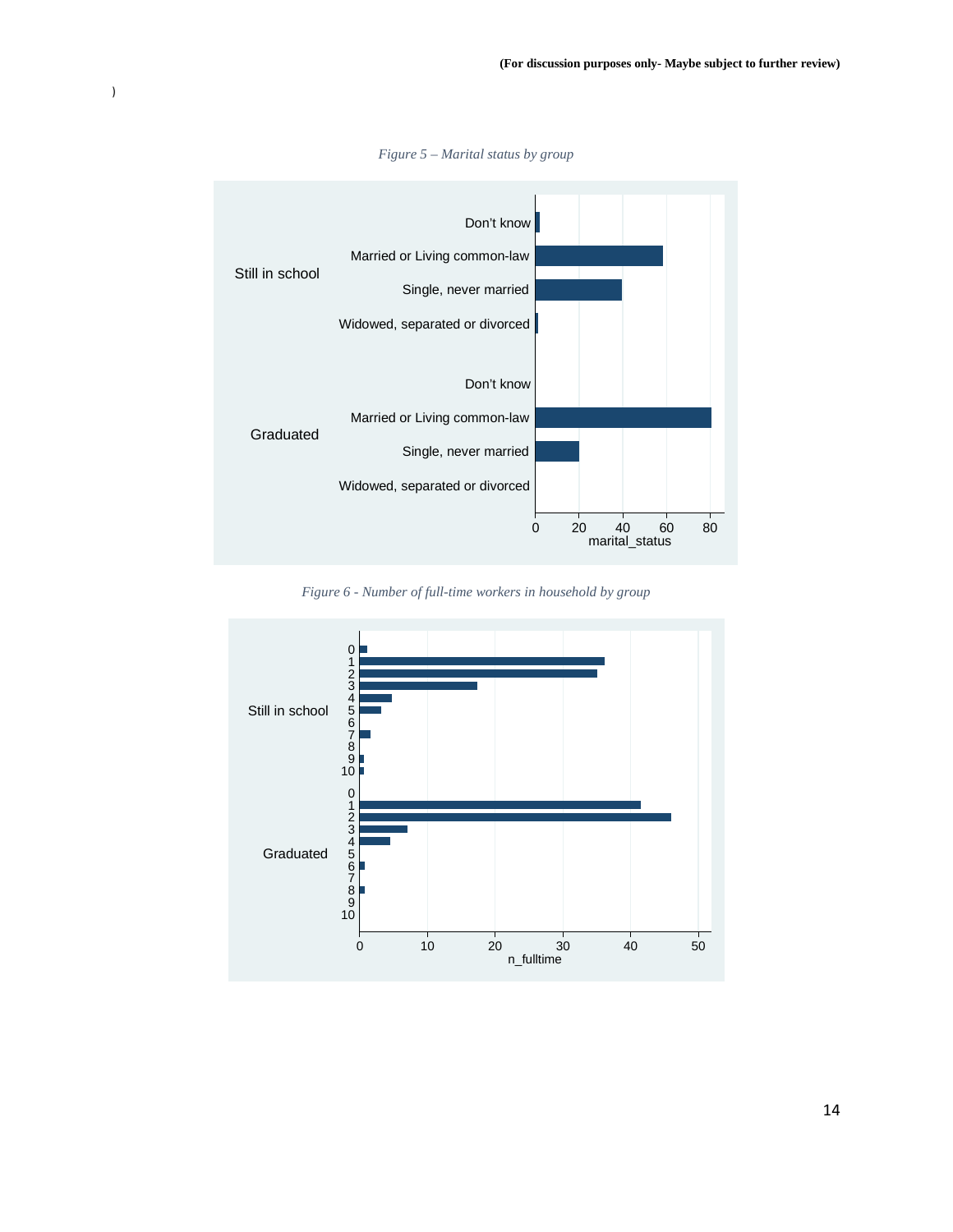<span id="page-14-1"></span>

*Figure 7 - Number of part-time workers in household by group*

## <span id="page-14-0"></span>Dwelling

In terms of dwelling characteristics, the two groups are not very different with around 60% owning their dwelling without mortgage and 35% renting their dwelling.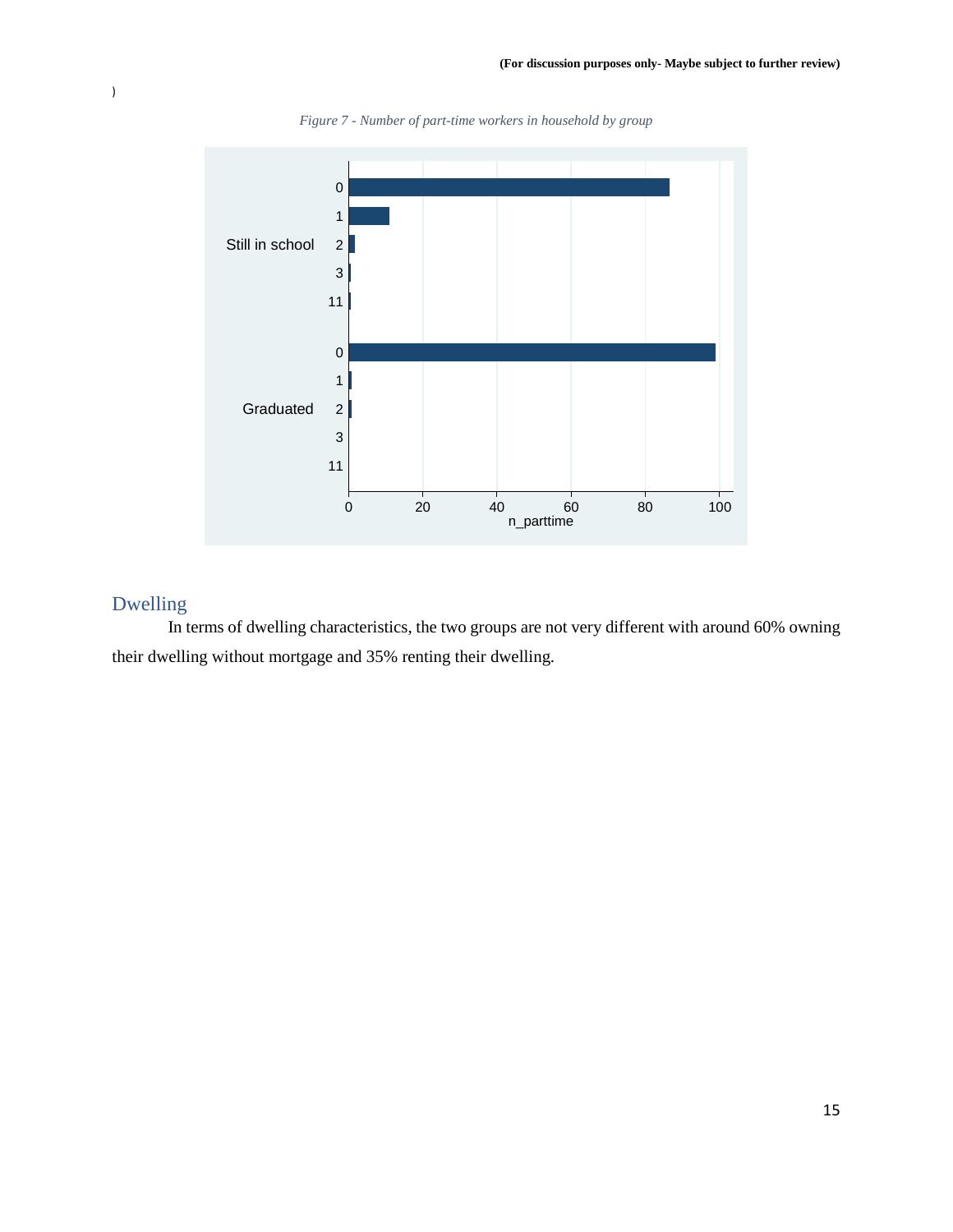

*Figure 8 - Dwelling Status by group (%)*

<span id="page-15-0"></span> $\,$   $\,$ 

*Figure 9 - Number of rooms in the household dwelling by group (%)*

<span id="page-15-1"></span>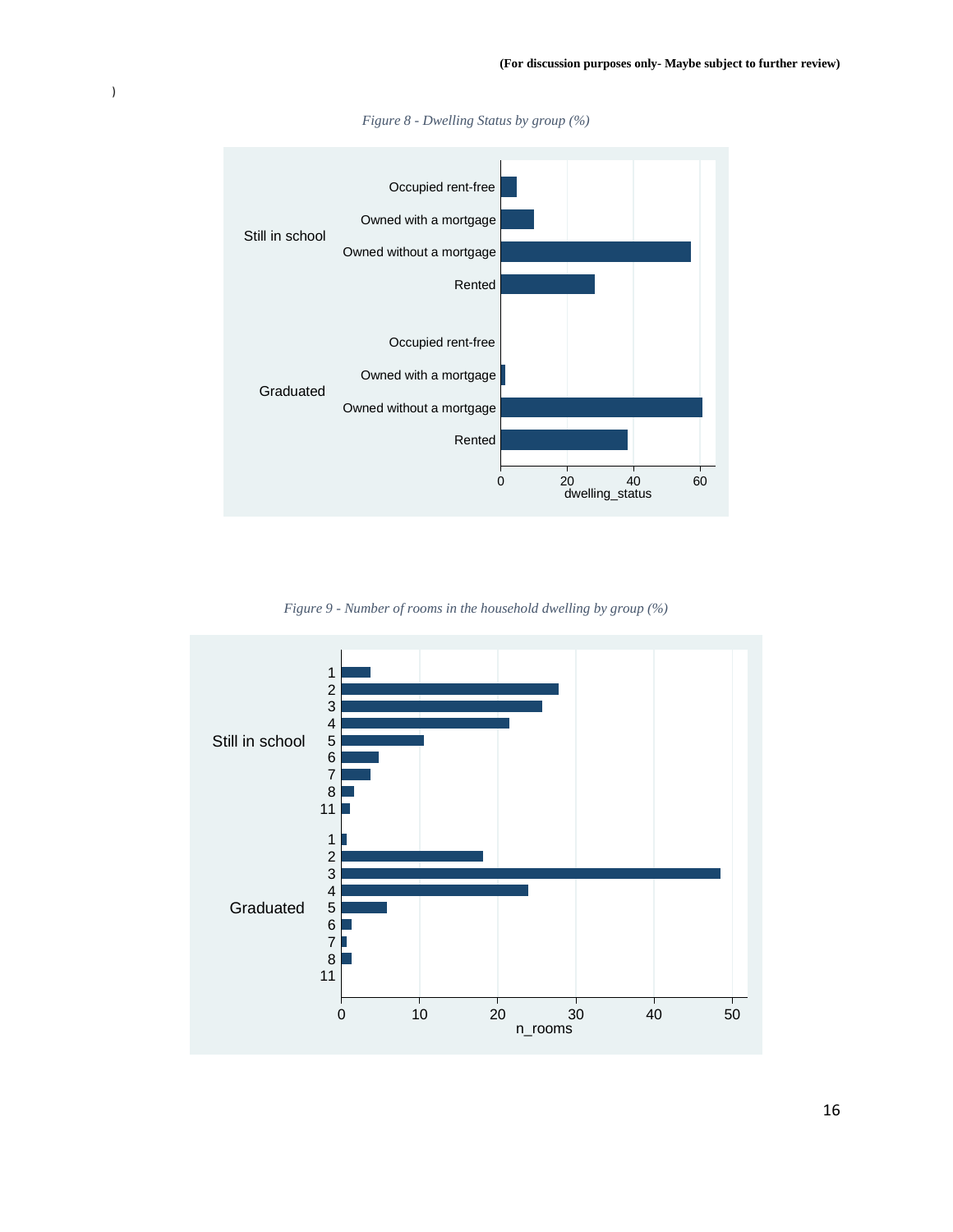## <span id="page-16-0"></span>Schooling

Prior to starting CEMBA/MPA, more than 60% of respondents have completed bachelor's degree with the remaining spread in other master's programmes. Commerce and engineering were the most popular fields of study.

<span id="page-16-1"></span>

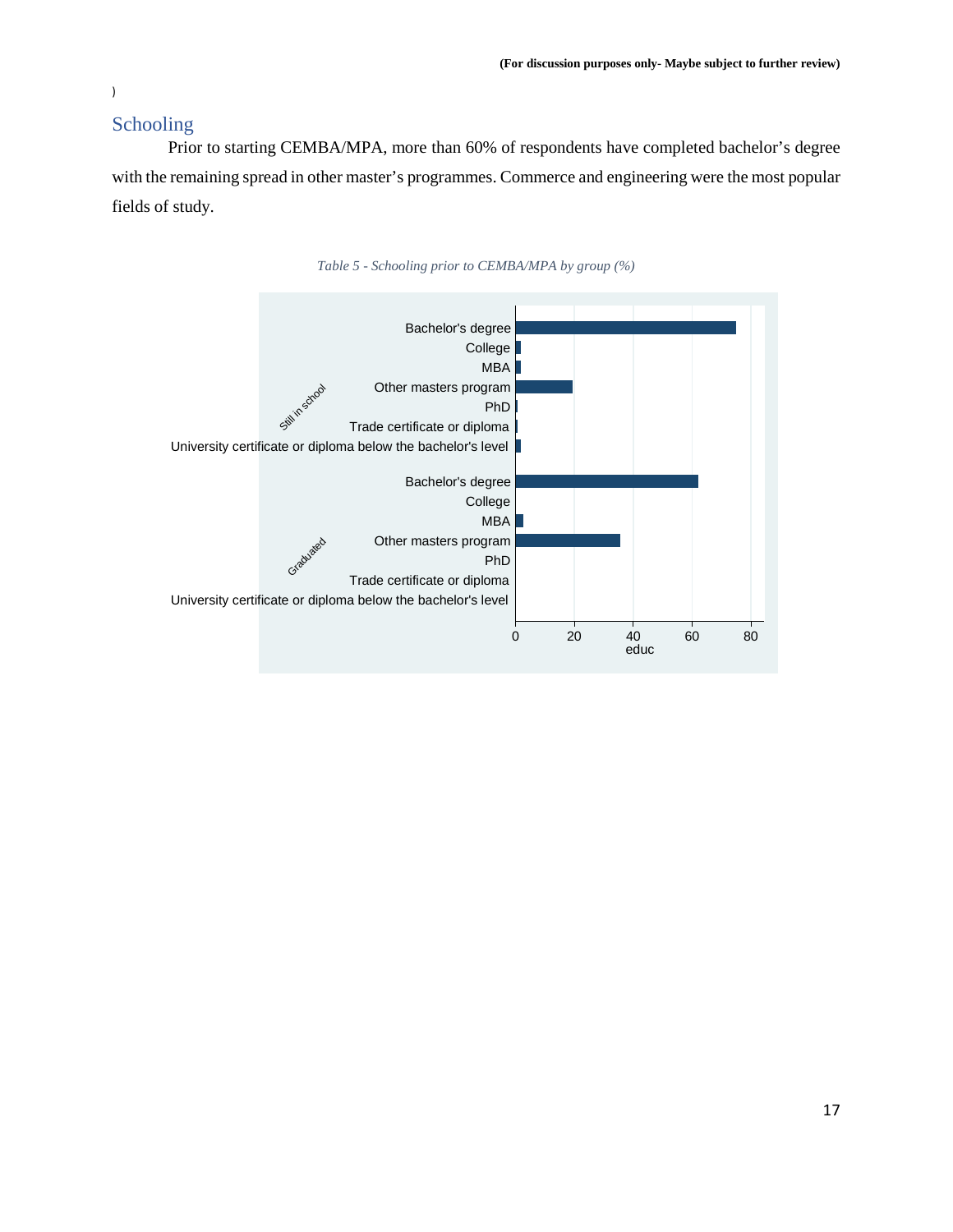

*Table 6 – Field of studies prior to CEMBA/MPA*

#### <span id="page-17-0"></span>Labour market

<span id="page-17-1"></span>)

Figure and tables below show the distribution of reported occupations, industries, activities and sectors of the respondents in 2012. A considerable share of control group individuals was still in school or looking for work in 2012, while the almost all the treated were working on a job. This is concerning for the empirical analyzes as we are comparing the changes in outcomes for these two groups. For example, with a larger share of people not working in 2012, the change in earnings from 2012 to 2017 could be very high. Thus, in order to avoid having impact estimates driven by potential "outliers" in the control group, we also run the models with a sample that does not include non-employed individuals in 2012. Since employment is not an outcome of CEMBA/MPA (all students already work during the programme), considering a sample excluding the non-employed in 2012 should not create selection bias in our estimation.

A relevant difference between the two groups is displayed in the distribution of sector. While none of the graduated individuals were in a family business or farm, almost 30% of the respondents in the control group reported to be in this category in 2012.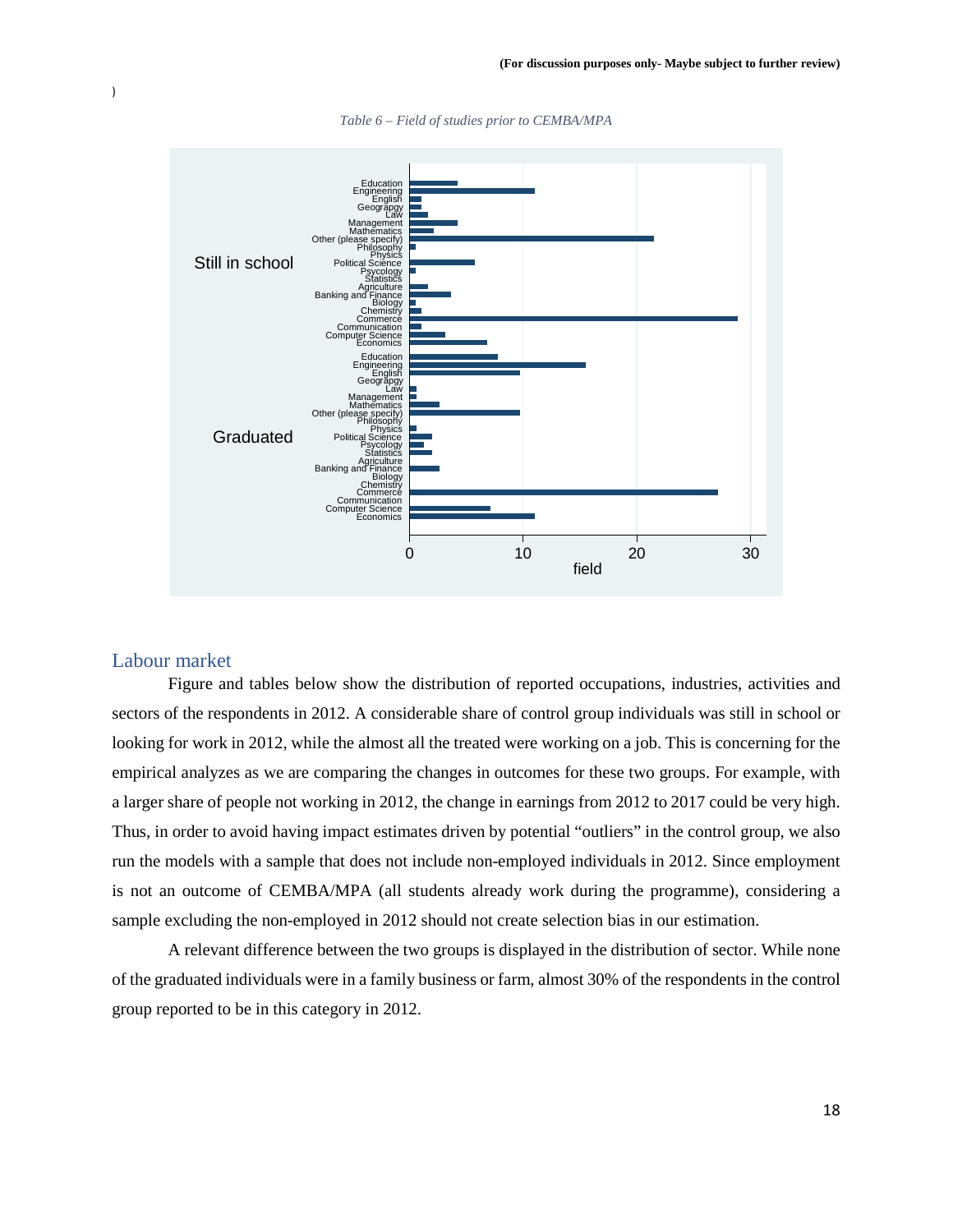<span id="page-18-1"></span>

*Figure 10 - Occupation[6](#page-18-2) by group – 2012 (%)*

*Table 7 - Industry by group - 2012 (%)*

<span id="page-18-0"></span>

| Industry 2012                                     | Still in school (%) | Graduated (%) |
|---------------------------------------------------|---------------------|---------------|
| Activities of extraterritorial organizations      | 0.77                | $\Omega$      |
| Activities of households as employers             | 0.77                | 0             |
| Administrative and support service activities     | 3.85                | 2.8           |
| Agriculture, forestry and fishing                 | 1.54                | 0.7           |
| Construction                                      | 2.31                | 2.1           |
| Education                                         | 14.62               | 12.59         |
| Electricity, gas, steam and air conditioning      | 12.31               | 6.99          |
| Financial and insurance activities                | 13.08               | 15.38         |
| Human health and social work activities           | 3.85                | 5.59          |
| Information and communication                     | 6.92                | 10.49         |
| Manufacturing                                     | 15.38               | 10.49         |
| Mining and quarrying                              | $\theta$            | 0.7           |
| Other service activities                          | 12.31               | 9.79          |
| Professional, scientific and technical activities | 1.54                | 0             |
| Public administration and defense                 | 7.69                | 13.29         |
| Real estate activities                            | 0.77                | $\Omega$      |
| Transportation and storage                        | 0                   | 0.7           |

<span id="page-18-2"></span> <sup>6</sup> Reported occupations were categorized in fewer groups so that they could be analyzed. For example, reported occupation titles such as the following were categorized in the group manager: "CEO", "president", "superintendent", "Manager", "head of", "director", "principal".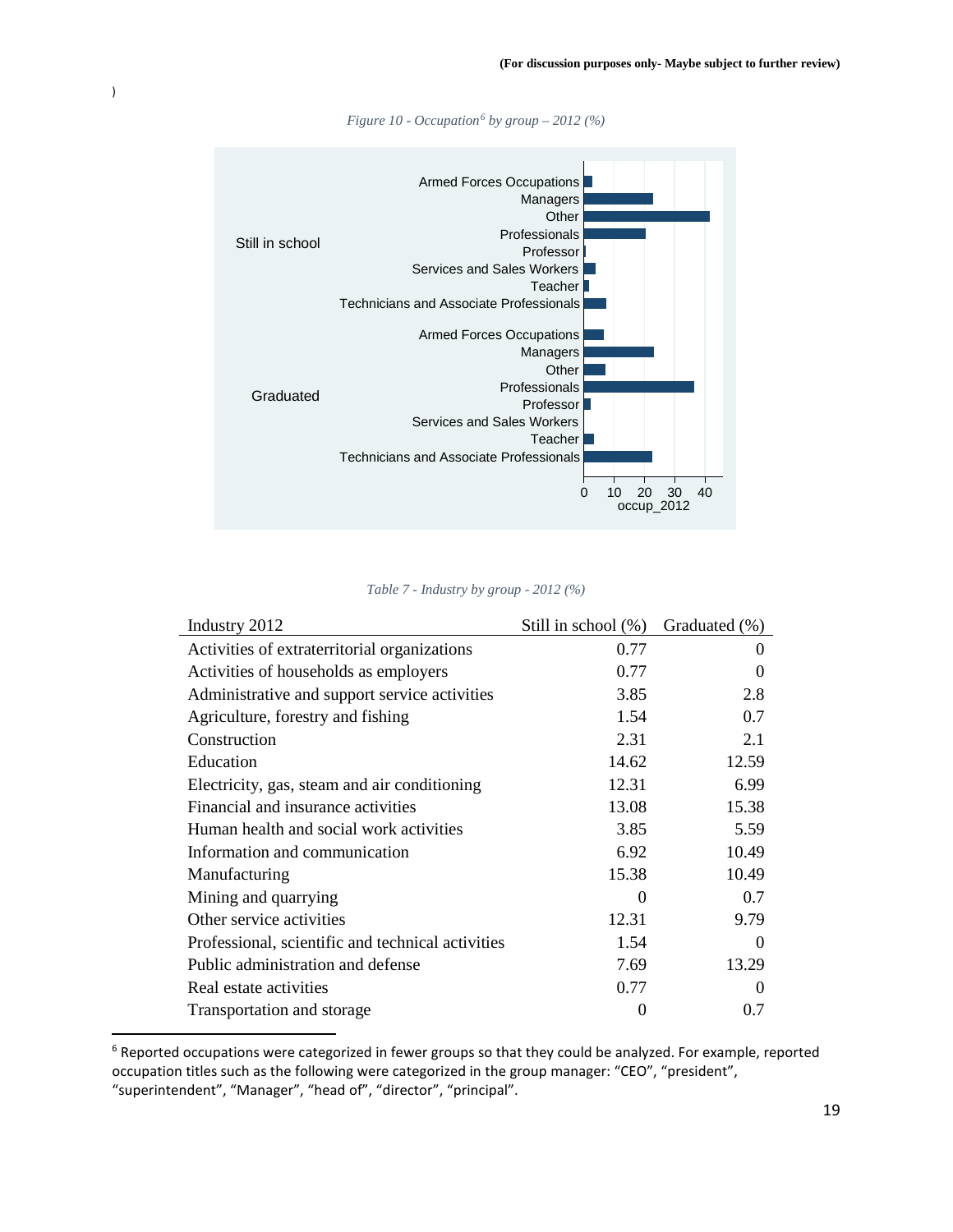| Water supply; sewerage, waste management |      |     |
|------------------------------------------|------|-----|
| Wholesale and retail trade               | 2.31 | 699 |
| Total                                    | 100  | 100 |



<span id="page-19-0"></span>

<span id="page-19-1"></span>*Figure 12 - Sector by group - 2012 (%)*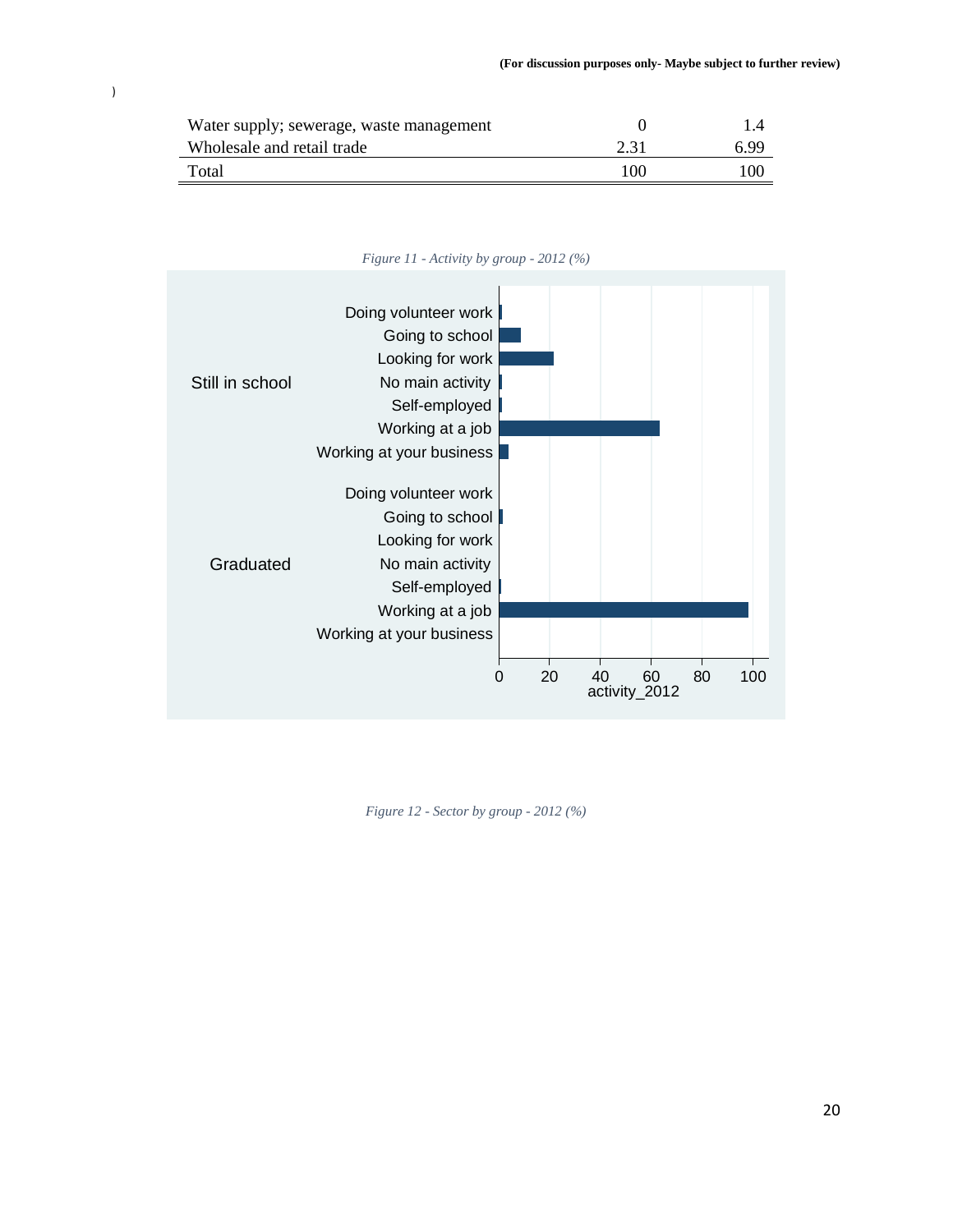

<span id="page-20-0"></span>Table 8 reveals interesting trend of the changes of distribution of sectors from 2012 to 2017 for respondents still in school and graduated. While there is little change among the graduated, there is a dramatic decrease in the share of family business or farm sector together with the increase in the privatefor-profit sector for the control group.

|                            | Still in school |       | Graduated |       |
|----------------------------|-----------------|-------|-----------|-------|
| Sector                     | 2012            | 2017  | 2012      | 2017  |
| Family business or farm    | 28.72           | 2.66  |           |       |
| Government                 | 20.74           | 23.4  | 42.36     | 43.06 |
| NGO                        | 2.13            | 4 26  | 2.08      | 2.08  |
| Private-for-profit company | 39.89           | 66.49 | 53.47     | 50    |
| Self-employed              | 8.51            | 3.19  | 2.08      | 4.86  |
| Total                      | 100             | 100   | 100       | 100   |

| Table 8 - Sector by group and year (%) |  |  |  |  |  |  |
|----------------------------------------|--|--|--|--|--|--|
|----------------------------------------|--|--|--|--|--|--|

<span id="page-20-1"></span>Table 9 displays that while a considerable share of still in school respondents were looking for work in 2012, by 2017 almost all individuals were working either on a job or their own business.

*Table 9 - Activity by group and year*

|                          | Still in school Graduated |      |
|--------------------------|---------------------------|------|
| Activity                 | 2012 2017 2012 2017       |      |
| Caring for family member | $\mathbf{U}$              | 0.69 |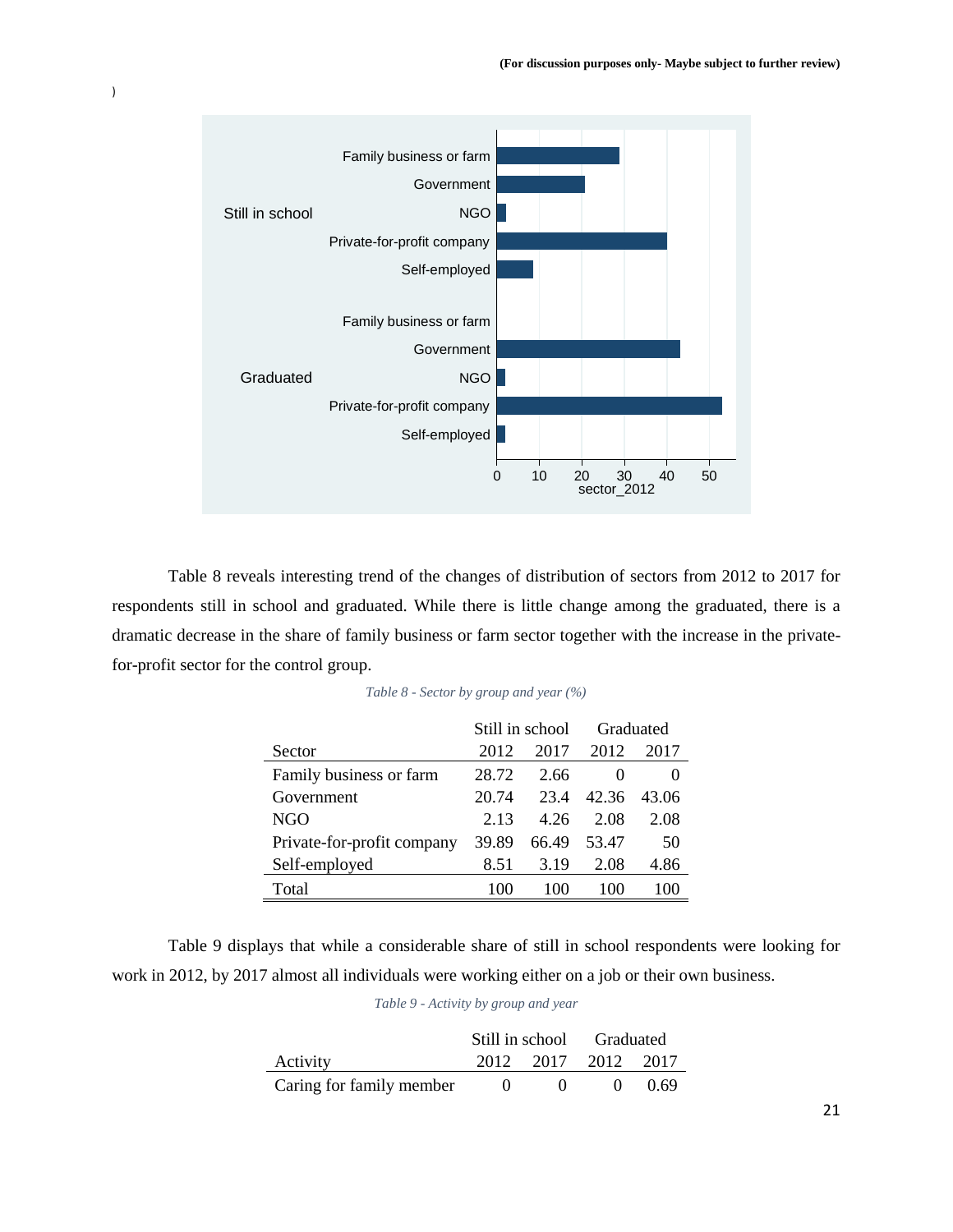| Doing volunteer work     | 1.06  | 1 06     |                   |       |
|--------------------------|-------|----------|-------------------|-------|
| Going to school          | 8.51  | $\Omega$ | 1.39              |       |
| Looking for work         | 21.28 | 0.53     | $\theta$          |       |
| No main activity         | 1.06  | 0.53     | $\theta$          |       |
| Self-employed            | 1.06  | $\Omega$ | 0.69              | 2.08  |
| Working at a job         | 63.3  | 91.49    | 97.92             | 95.83 |
| Working at your business | 3.72  | 6.38     | $\mathbf{\Omega}$ | 1.39  |
| Total                    | 100   | 100      | 100               | 100   |

<span id="page-21-2"></span>The most interesting change in table 10 is the almost 30 percentage points increase is the share of managers for the treated, in comparison to a 9 percentage point increase for the control group in the period from 2012 to 2017.

|                                   | Still in school |          |       | Graduated |
|-----------------------------------|-----------------|----------|-------|-----------|
| Occupation                        | 2012            | 2017     | 2012  | 2017      |
| <b>Armed Forces Occupations</b>   | 2.59            | 2.59     | 6.76  | 6.08      |
| Managers                          | 22.8            | 31.09    | 20.95 | 50.68     |
| No job                            | 29.53           | $\Omega$ | 0     | $\theta$  |
| Other                             | 11.92           | 11.92    | 7.43  | 4.73      |
| Professionals                     | 20.21           | 30.57    | 37.84 | 25.68     |
| Professor                         | 0.52            | 1.04     | 2.03  | 3.38      |
| Services and Sales Workers        | 3.63            | 6.22     | 0     | $\Omega$  |
| Teacher                           | 1.55            | 4.66     | 2.7   | 2.7       |
| <b>Technicians and Associates</b> | 7.25            | 11.92    | 22.3  | 6.76      |
| Total                             | 100             | 100      | 100   | 100       |

## <span id="page-21-0"></span>7. Results

#### <span id="page-21-1"></span>Estimation of impacts

The table below summarizes the results. Each row corresponds to a separate specification of the difference-in-difference regression model. For each outcome variable - ln(earnings), ln(income), full-time (months), work (hours), manager, ln(wage), own business, business payment, business incorporated - we have eight different specifications: the first four include the whole sample; the other four specifications only include the sample of individual who were employed in 2012 and 2017. The four specifications of each sample refer to models with different set of controls. Since there are some individuals from the control group that were not employed in 2012 and all CEMBA/MPA students are employed during the program, we wanted to run the models with a sample that only includes employed individuals in both periods to make sure that results are not driven by the unemployed control individuals in 2012. The estimated impact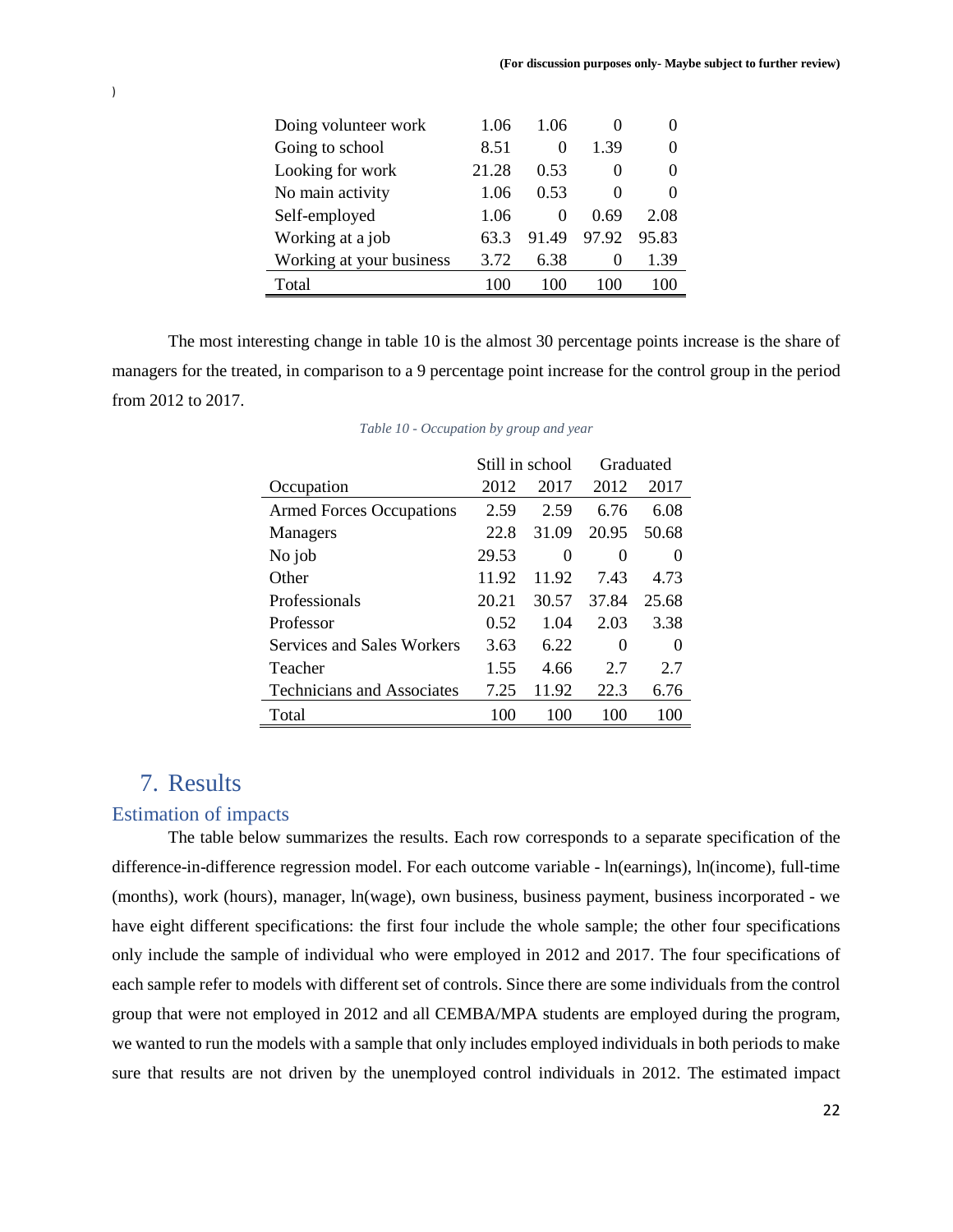coefficients that are statistically significant to all the eight model specifications are robust and, thus, are the ones we use for our conclusions about the impact of graduating at CEMBA/MPA.

The coefficients estimated reported in the table below are interpreted as the change in the average outcome the treatment group experienced in addition to the change for the control group. If the parallel trends assumption hold, this estimated change in the treatment group is caused by the intervention and, thus, is interpreted as its impact. As described in the previous section, the control and treatment groups have different pre-existing characteristics, but as long as the characteristics that affect the outcomes are timeinvariant or are related to tenure/work experience, our estimated coefficients are unbiased.

The results below show that graduating from CEMBA/MPA caused the following impacts on the treatment group:

• An increase of 37.6% on monthly earnings, which corresponds to approximately 19,588 PKR (or 222 CAD).

• An increase of 31.6% on annual income, which corresponds to approximately 160,405 PKR (or 1,819 CAD).

• An increase of 28.5 percentage points in the probability of having an occupation as manager<sup>[7](#page-22-0)</sup>, which corresponds to more than twice that probability in 2012 for treatment group.

An increase of  $36.8\%$  $36.8\%$  $36.8\%$  of wage<sup>8</sup> (earnings per hour).

We did not find robust evidence of impacts on labour supply (hours of work), probability of owning a business, probability of getting business profits, probability of incorporating a business.

Overall the impacts on labour market outcomes were very positive in terms of helping graduates to progress in their careers, increase their income and earnings, and achieve positions of leadership. The program was less successful in helping graduates to succeed in their entrepreneurial ventures.

<span id="page-22-0"></span> $<sup>7</sup>$  The variable that describe the probability of being a manager was created based on the reported occupation</sup> titles of the respondents. Occupations that included titles such as the following were categorized as manager: "CEO", "president", "superintendent", "Manager", "head of", "director", "principal".

<span id="page-22-1"></span><sup>&</sup>lt;sup>8</sup> The variable wage was created as the monthly earnings divided by the average number of weeks in a month, divided by number of hours usually worked per week.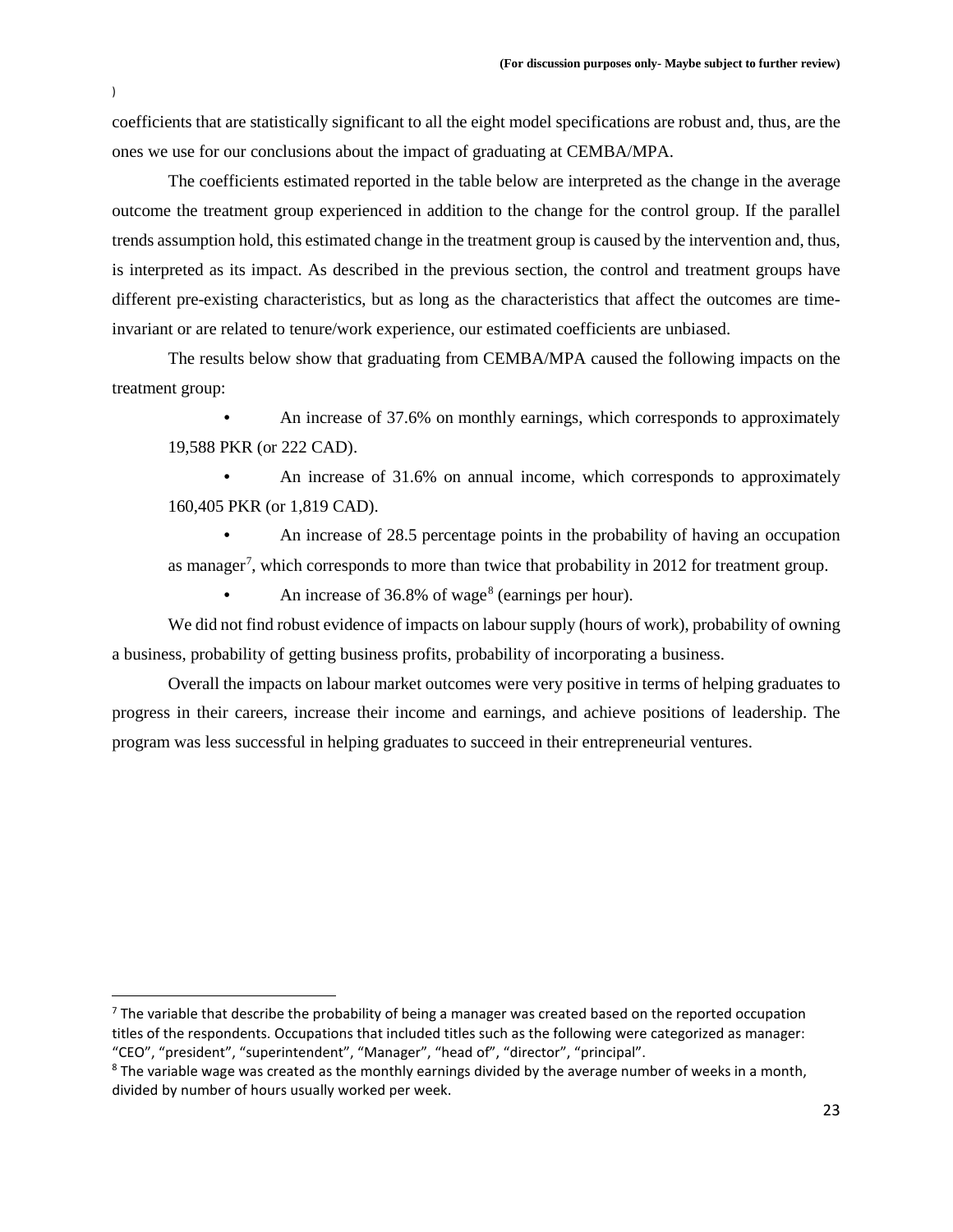| Outcome Variable       | Coefficient  | <b>Standard Error</b> | Observations | R-squared | Covariate           | Individual<br>fixed<br>effect | Sample                      |
|------------------------|--------------|-----------------------|--------------|-----------|---------------------|-------------------------------|-----------------------------|
| ln(earnings)           | $0.382***$   | (0.097)               | 601          | 0.460     | All                 | No                            | All                         |
| ln(earnings)           | $0.382***$   | (0.046)               | 601          | 0.944     | none                | Yes                           | All                         |
| ln(earnings)           | $0.352***$   | (0.048)               | 601          | 0.945     | tenure              | Yes                           | All                         |
| ln(earnings)           | $0.360***$   | (0.046)               | 601          | 0.945     | experience & tenure | Yes                           | All                         |
| ln(earnings)           | $0.422***$   | (0.097)               | 588          | 0.451     | All                 | No                            | Only employed               |
| ln(earnings)           | $0.409***$   | (0.045)               | 588          | 0.946     | none                | Yes                           | Only employed               |
| ln(earnings)           | $0.376***$   | (0.048)               | 588          | 0.947     | tenure              | Yes                           | Only employed               |
| ln(earnings)           | $0.377***$   | (0.047)               | 588          | 0.947     | experience & tenure | Yes                           | Only employed               |
| ln(income)             | $0.340***$   | (0.092)               | 601          | 0.429     | All                 | No                            | All                         |
| ln(income)             | $0.312***$   | (0.054)               | 601          | 0.919     | none                | Yes                           | All                         |
| ln(income)             | $0.295***$   | (0.056)               | 601          | 0.920     | tenure              | Yes                           | All                         |
| ln(income)             | $0.300***$   | (0.055)               | 601          | 0.920     | experience & tenure | Yes                           | All                         |
| ln(income)             | $0.376***$   | (0.092)               | 588          | 0.418     | All                 | No                            | Only employed               |
| ln(income)             | $0.334***$   | (0.055)               | 588          | 0.920     | none                | Yes                           | Only employed               |
| ln(income)             | $0.317***$   | (0.057)               | 588          | 0.920     | tenure              | Yes                           | Only employed               |
| ln(income)             | $0.316***$   | (0.057)               | 588          | 0.920     | experience & tenure | Yes                           | Only employed               |
| fulltime work (months) | $-3.906***$  | (0.440)               | 664          | 0.311     | All                 | No                            | All                         |
| fulltime work (months) | $-3.587***$  | (0.423)               | 682          | 0.631     | none                | Yes                           | All                         |
| fulltime work (months) | $-3.985***$  | (0.456)               | 664          | 0.642     | tenure              | Yes                           | All                         |
| fulltime work (months) | $-2.808***$  | (0.482)               | 664          | 0.701     | experience & tenure | Yes                           | All                         |
| fulltime work (months) | $-0.074$     | (0.230)               | 591          | 0.019     | All                 | No                            | Only employed               |
| fulltime work (months) | $-0.013$     | (0.189)               | 591          | 0.712     | none                | Yes                           | Only employed               |
| fulltime work (months) | 0.029        | (0.200)               | 591          | 0.713     | tenure              | Yes                           | Only employed               |
| fulltime work (months) | 0.005        | (0.209)               | 591          | 0.720     | experience & tenure | Yes                           | Only employed               |
| hours of work          | $-14.124***$ | (1.720)               | 664          | 0.295     | All                 | No                            | All                         |
| hours of work          | $-13.488***$ | (1.571)               | 664          | 0.663     | none                | Yes                           | All                         |
| hours of work          | $-14.565***$ | (1.658)               | 664          | 0.670     | tenure              | Yes                           | All                         |
| hours of work          | $-10.062***$ | (1.721)               | 664          | 0.730     | experience & tenure | Yes                           | All                         |
| hours of work          | 0.240        | (0.998)               | 591          | 0.029     | All                 | No                            | Only employed               |
| hours of work          | $-0.042$     | (0.682)               | 591          | 0.817     | none                | Yes                           | Only employed               |
| hours of work          | 0.162        | (0.711)               | 591          | 0.818     | tenure              | Yes                           | Only employed               |
| hours of work          | 0.099        | (0.747)               | 591          | 0.821     | experience & tenure | Yes                           | Only employed               |
| manager                | $0.209***$   | (0.071)               | 664          | 0.104     | All                 | ${\rm No}$                    | $\mathop{\rm All}\nolimits$ |
| manager                | $0.214***$   | (0.045)               | 682          | 0.823     | none                | Yes                           | All                         |
| manager                | $0.215***$   | (0.049)               | 664          | 0.822     | tenure              | Yes                           | All                         |
| manager                | $0.222***$   | (0.050)               | 664          | 0.822     | experience & tenure | Yes                           | All                         |
| manager                | $0.329***$   | (0.080)               | 591          | 0.093     | All                 | $\rm No$                      | Only employed               |
| manager                | $0.290***$   | (0.049)               | 591          | 0.855     | none                | Yes                           | Only employed               |
| manager                | $0.286***$   | (0.054)               | 591          | 0.855     | tenure              | Yes                           | Only employed               |
| manager                | $0.285***$   | (0.054)               | 591          | 0.855     | experience & tenure | Yes                           | Only employed               |
| ln(wage)               | $0.378***$   | (0.099)               | 597          | 0.448     | All                 | $\rm No$                      | All                         |
| ln(wage)               | $0.386***$   | (0.046)               | 597          | 0.947     | none                | Yes                           | All                         |
| ln(wage)               | $0.355***$   | (0.048)               | 597          | 0.948     | tenure              | Yes                           | All                         |
| ln(wage)               | $0.358***$   | (0.046)               | 597          | 0.948     | experience & tenure | Yes                           | All                         |
| ln(wage)               | $0.407***$   | (0.100)               | 585          | 0.440     | All                 | $\rm No$                      | Only employed               |
| ln(wage)               | $0.402***$   | (0.046)               | 585          | 0.947     | none                | Yes                           | Only employed               |
|                        |              |                       |              |           |                     |                               |                             |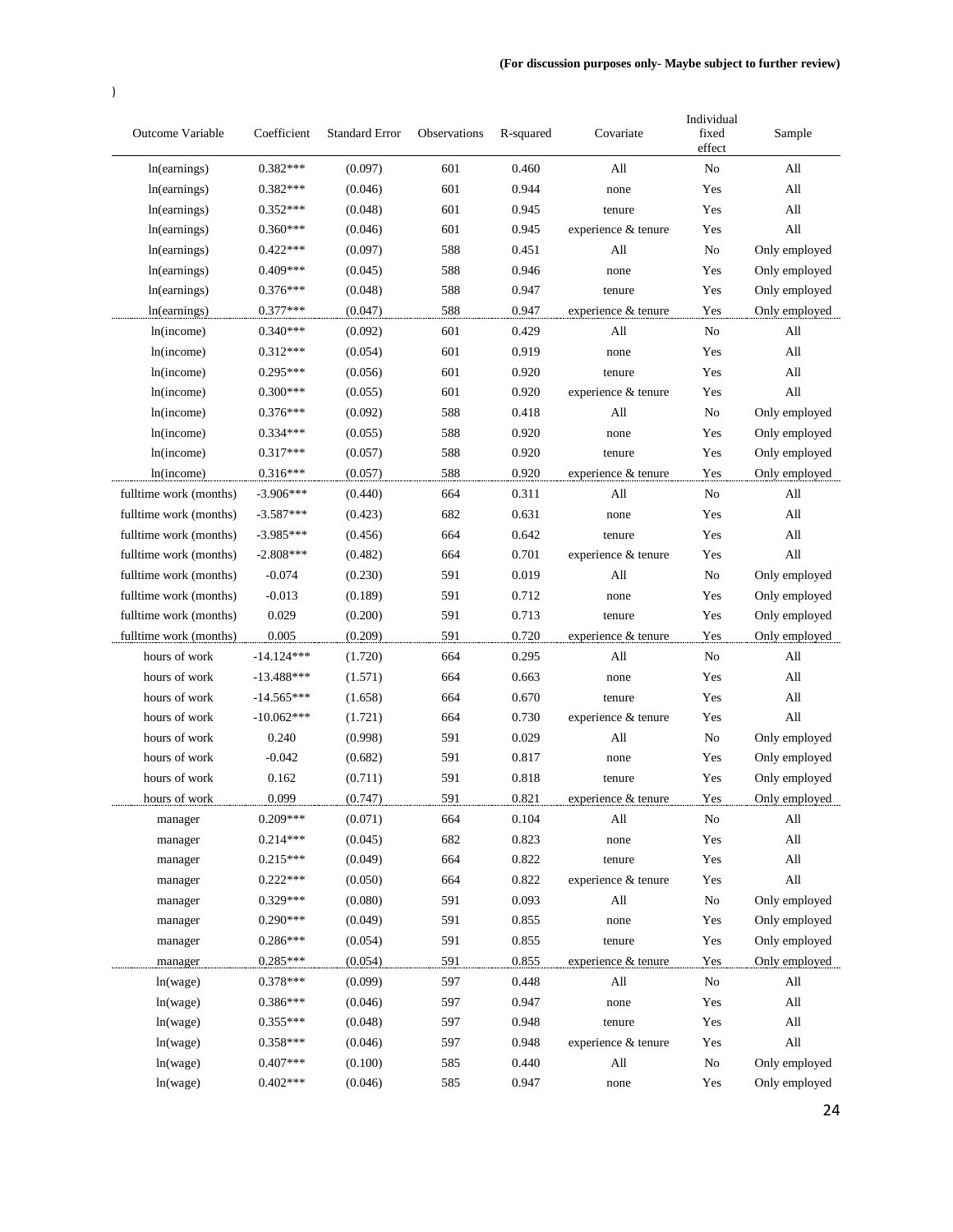| <b>Outcome Variable</b> | Coefficient | <b>Standard Error</b> | <b>Observations</b> | R-squared | Covariate           | Individual<br>fixed<br>effect | Sample        |
|-------------------------|-------------|-----------------------|---------------------|-----------|---------------------|-------------------------------|---------------|
| ln(wage)                | $0.366***$  | (0.049)               | 585                 | 0.949     | tenure              | Yes                           | Only employed |
| ln(wage)                | $0.368***$  | (0.048)               | 585                 | 0.949     | experience & tenure | Yes                           | Only employed |
| business owner          | 0.003       | (0.041)               | 664                 | 0.041     | All                 | N <sub>0</sub>                | All           |
| business owner          | 0.010       | (0.022)               | 664                 | 0.863     | none                | Yes                           | A11           |
| business owner          | 0.011       | (0.023)               | 664                 | 0.863     | tenure              | Yes                           | All           |
| business owner          | 0.019       | (0.025)               | 664                 | 0.864     | experience & tenure | Yes                           | All           |
| business owner          | 0.046       | (0.049)               | 591                 | 0.054     | A11                 | N <sub>0</sub>                | Only employed |
| business owner          | $0.035*$    | (0.020)               | 591                 | 0.929     | none                | Yes                           | Only employed |
| business owner          | $0.034*$    | (0.020)               | 591                 | 0.929     | tenure              | Yes                           | Only employed |
| business owner          | $0.036*$    | (0.020)               | 591                 | 0.931     | experience & tenure | Yes                           | Only employed |
| business payment        | 0.058       | (0.184)               | 121                 | 0.144     | All                 | N <sub>o</sub>                | All           |
| business payment        | 0.048       | (0.114)               | 121                 | 0.863     | none                | Yes                           | All           |
| business payment        | 0.024       | (0.103)               | 121                 | 0.866     | tenure              | Yes                           | A11           |
| business payment        | 0.054       | (0.100)               | 121                 | 0.872     | experience & tenure | Yes                           | All           |
| business payment        | 0.189       | (0.200)               | 104                 | 0.194     | All                 | N <sub>0</sub>                | Only employed |
| business payment        | $0.200*$    | (0.116)               | 104                 | 0.952     | none                | Yes                           | Only employed |
| business payment        | $0.162*$    | (0.090)               | 104                 | 0.962     | tenure              | Yes                           | Only employed |
| business payment        | $0.157*$    | (0.083)               | 104                 | 0.965     | experience & tenure | Yes                           | Only employed |
| business incorporated   | 0.206       | (0.174)               | 112                 | 0.264     | A11                 | N <sub>0</sub>                | A11           |
| business incorporated   | 0.178       | (0.111)               | 112                 | 0.896     | none                | Yes                           | All           |
| business incorporated   | $0.152*$    | (0.089)               | 112                 | 0.900     | tenure              | Yes                           | All           |
| business incorporated   | 0.141       | (0.084)               | 112                 | 0.901     | experience & tenure | Yes                           | All           |
| business incorporated   | 0.241       | (0.190)               | 96                  | 0.249     | All                 | N <sub>o</sub>                | Only employed |
| business incorporated   | 0.132       | (0.125)               | 96                  | 0.934     | none                | Yes                           | Only employed |
| business incorporated   | 0.104       | (0.094)               | 96                  | 0.941     | tenure              | Yes                           | Only employed |
| business incorporated   | 0.106       | (0.095)               | 96                  | 0.942     | experience & tenure | Yes                           | Only employed |

## <span id="page-24-0"></span>Economic Return on Investment

To calculate the benefit of the program per student, we used the impact of the program on the average annual total personal income from all sources. While this impact does not take into account benefits of all possible outcomes, the impact on average income synthetizes in one many related outcomes (such as business creation, employment, labour supply and wages).

Regarding the costs per student, the table below reports the cost of CEMBA/MPA for each year. We did not include any sort of forgone income of going to school, because the students of CEMBA/MPA still work full time during their studies.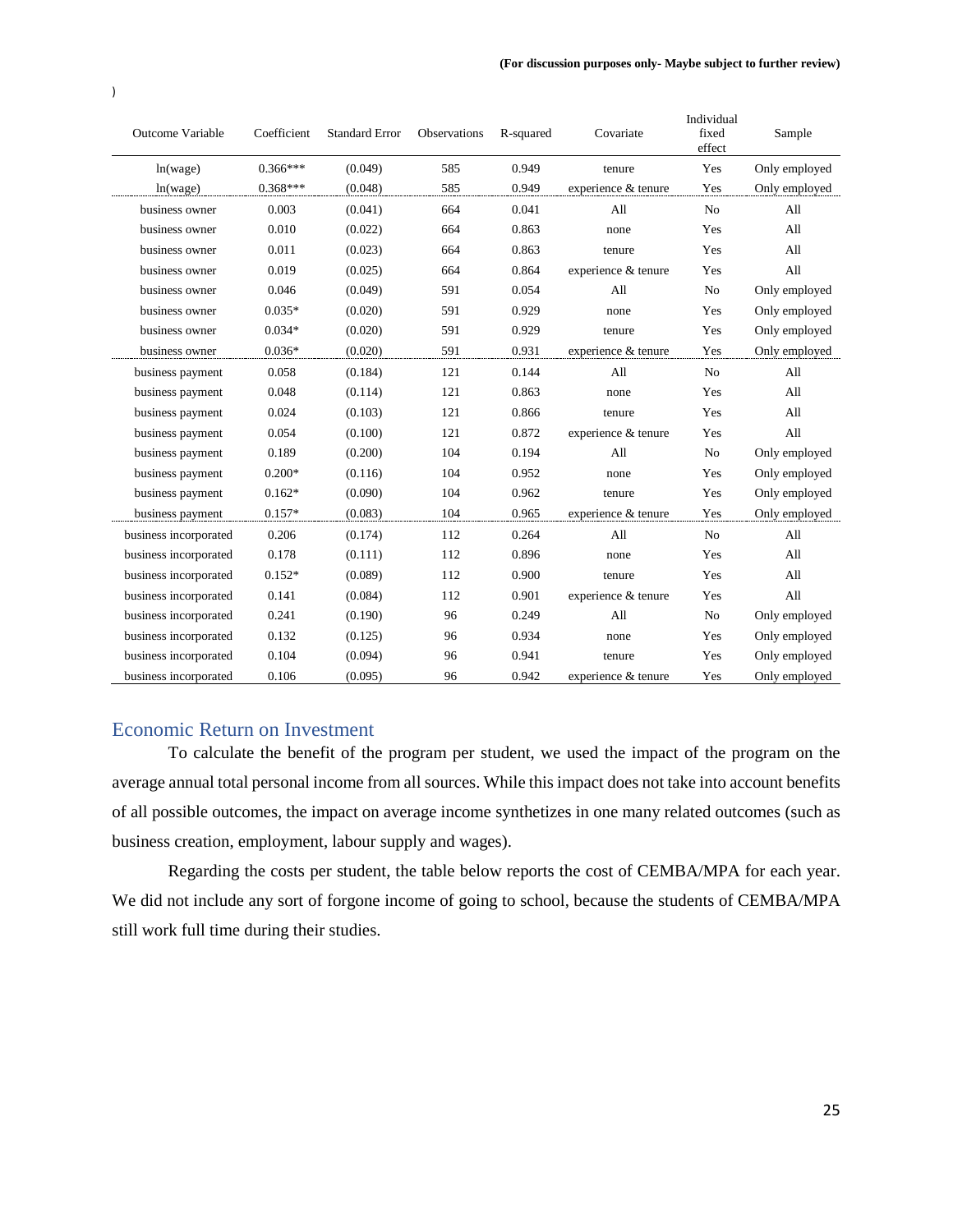<span id="page-25-0"></span>

| Item                       | 1st Year |        | 2nd Year Total Cost |
|----------------------------|----------|--------|---------------------|
| <b>Registration fees</b>   | 200      |        | 200                 |
| Supplementary fees         | 700      |        | 700                 |
| Library facility fees      | 100      |        | 100                 |
| <b>Tuition</b> fees        | 61,360   | 46,020 | 107,380             |
| Dissertation fee           |          | 7,660  | 7,660               |
| Other Ancillary costs/fees | 350      |        | 350                 |
| <b>Total Cost</b>          | 62,710   | 53,680 | 116,390             |

*Table 11 – CEMBA/MPA costs per student in Pakistan Rupees*

Since benefits and costs happen over time at potentially different periods, we created a cashflow including benefits and costs, and determined an intertemporal discount factor (typically a risk-free interest rate). Discounting reflects the idea that a given amount of real resources in the future is worth less today than the same amount is worth now. Since we do not know how long the impacts will actually last, we created scenarios regarding their duration. While some impacts can last a lifetime, others can be short-lived.

Return on investment (ROI), benefit-cost ratio (BCR), internal rate of return (IRR), net present value (NPV) are all options of measures for economic return that convey similar information in different forms. The choice of the appropriate measure depends on the audience so that the most transparent and clear message is reported. A summary of different measures of economic return is reported in the Appendix A.

The last step of an evaluation is to perform a sensitivity analysis in which the sensitivity (variation) of the results is tested when different parameter values are used. Since the calculation of the economic return of program is based on statistical methods, which are subject to errors, and parameters that are often arbitrarily defined, it is desirable to see how the return of a project changes in different scenarios. For example, would the ROI remain positive if the duration of the benefit is shorter, or if the intertemporal rate of return (discount rate) is higher, or if costs are greater, or if benefits are smaller?

We created various scenarios to represent the cashflow of costs and benefits by changing parameters of the calculation: the discount factor, the duration of the impact, the magnitude of the costs and benefits, the rate of decay of the impacts.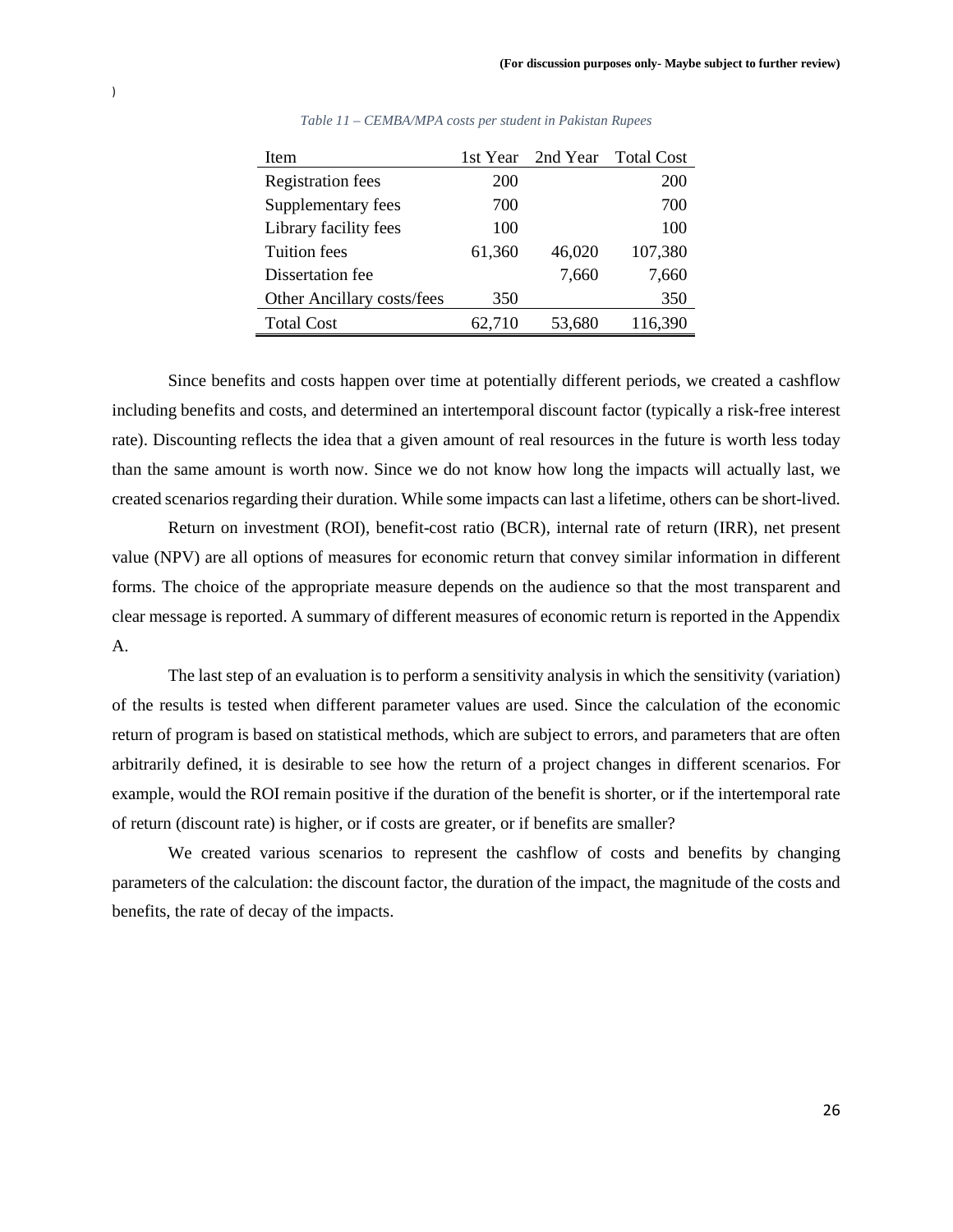<span id="page-26-1"></span>

|            | present<br>benefit | present<br>cost | <b>NPV</b> | IRR | <b>BCR</b> | <b>ROI</b> | duration of<br>impact (yrs.) | discount<br>rate | impact<br>decay | cost           | estimated<br>impact |
|------------|--------------------|-----------------|------------|-----|------------|------------|------------------------------|------------------|-----------------|----------------|---------------------|
| Scenario 1 | 712,828            | $-113.903$      | 598.925    | 44% | 6.3        | 526%       |                              | 2.40%            | 20%             | actual         | actual              |
| Scenario 2 | 374.751            | $-110.485$      | 264,266    | 38% | 3.4        | 239%       |                              | 6%               | 30%             | actual         | actual              |
| Scenario 3 | 211.156            | $-132.582$      | 78.574     | 19% | 1.6        | 59%        |                              | 6%               | 40%             | 20%<br>greater | 20%<br>smaller      |
| Scenario 4 | 150.169            | $-159.098$      | $-8.929$   | 6%  | 0.9        | $-6%$      |                              | 6%               | 40%             | 20%<br>greater | 20%<br>smaller      |

#### *Table 12 - Economic Return of CEMBA/MPA*

Note: NPV=net present value; IRR=internal rate of return; BCR=benefit-cost ratio; ROI=return on investment.

In our preferred scenario, number 2, for every dollar invested by a student in his/her education in CEMBA/MPA, there is a 3.4 dollars of return. That is, the program has a 239% rate of return. In our assessment, while the choice of parameters is somewhat arbitrary, this is the most realistic scenario in terms of the underlying assumptions. In the cashflow of this scenario, the costs are incurred in the first and third year, the impact starts in 2016 and ends five years later decaying 30% every year, the discount rate is 6% per year<sup>[9](#page-26-2)</sup>. The high impact and the relatively low cost of the program explain the very high return figures reported in the table above.

In our most conservative/pessimistic scenario, number 4, the impacts last for two years decaying 40% after in the second year, the costs are 20% greater than reported, the annual impact is 20% smaller than estimated, and the discount rate is 6%. In this scenario, the program would have negative economic return such that for each one dollar invested, the student gets 90 cents back. This scenario assumes both the costs and benefits are mistakenly reported/estimated by 20% each which seems be too pessimistic. In the other scenarios, the program presents high economic return.

## <span id="page-26-0"></span>References

Angrist, J. D., and J-S. Pischke (2009), Mostly Harmless Econometrics: An Empiricist's Companion, Princeton University Press, Princeton, New Jersey, (2009).

Gertler, Paul J., Sebastian Martinez, Patrick Premand, Laura B. Rawlings, and Christel MJ Vermeersch. *Impact evaluation in practice*. World Bank Publications, (2016).

Wodon, Q., Male, C., Nayihouba, A., Onagoruwa, A., Savadogo, A., Yedan, A., Edmeades, J., Kes, A., John, N., Murithi, L. and Steinhaus, M., 2017. *Economic impacts of child marriage: global synthesis report*, Washington, DC: The World Bank and International Center for Research on Women.

<span id="page-26-2"></span><sup>&</sup>lt;sup>9</sup> Which is approximately equivalent to the interest rate set by the central bank in Pakistan.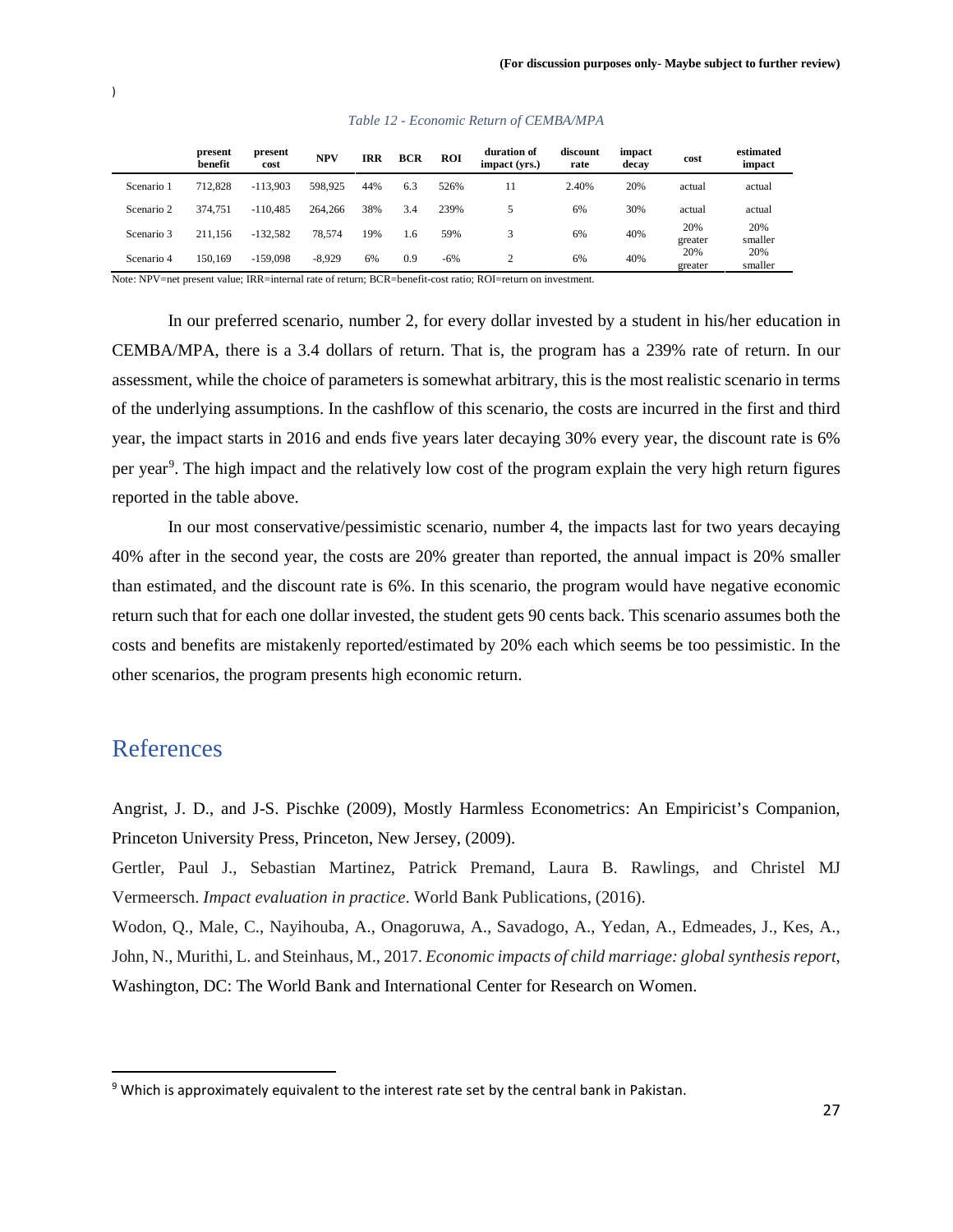## <span id="page-27-0"></span>Appendix A

*Net present value (NPV)*

Net present value  $=$  present total benefits  $-$  present total costs

$$
NPV = \sum_{n=0}^{N} \frac{VFB_n}{(1+i)^n} - \sum_{n=0}^{N} \frac{VFC_n}{(1+i)^n}
$$

Where, VFB is the value of future benefits; VFC is the value of future costs; *i* is the intertemporal discount factor; N is the total number of periods considered.

If the calculated NPV is positive, it indicates the investment/program is economically viable, as the benefits are greater than the costs. Analogously, if the NPV is negative, it means the costs are greater than the benefits and the investment generates a negative return.

#### *Internal Rate of Return (IRR)*

The IIR is the implicit intertemporal discount rate of the project such that the present value of the benefits equals the present value of the costs. In other words, IRR is the rate of return that make the net present value of all cash flows from the program equal to zero. More formally,

$$
NPV = \sum_{n=0}^{N} \frac{VFB_n}{(1 + IRR)^n} - \sum_{n=0}^{N} \frac{VFC_n}{(1 + IRR)^n} = 0
$$

By comparing the IRR with the required rate of return (or RRR, which is the lowest acceptable rate of return of the investment), we can assess whether a project is viable or not. For example, if IRR>RRR, it means the returns of the program are greater than the lowest acceptable rate of return, which makes the program economically viable.

#### *Benefit-Cost Ratio (BCR)*

This is perhaps the most intuitive measure of economic return as it is used on a regular basis by consumers when buying items and comparing goods' benefits to their costs. In the case of BCR for a program, the comparison has to be made between the present value of the benefits and the present value of the costs:

$$
BCR = \frac{\sum_{n=0}^{N} \frac{VFB_n}{(1+i)^n}}{\sum_{n=0}^{N} \frac{VFC_n}{(1+i)^n}} = \frac{Present\ total\ benefits}{Present\ total\ costs}
$$

The BCR shows the benefits generated by the program for each dollar invested in it. If the calculated BCR is greater than 1, the benefits outweigh the costs and the project is economically viable.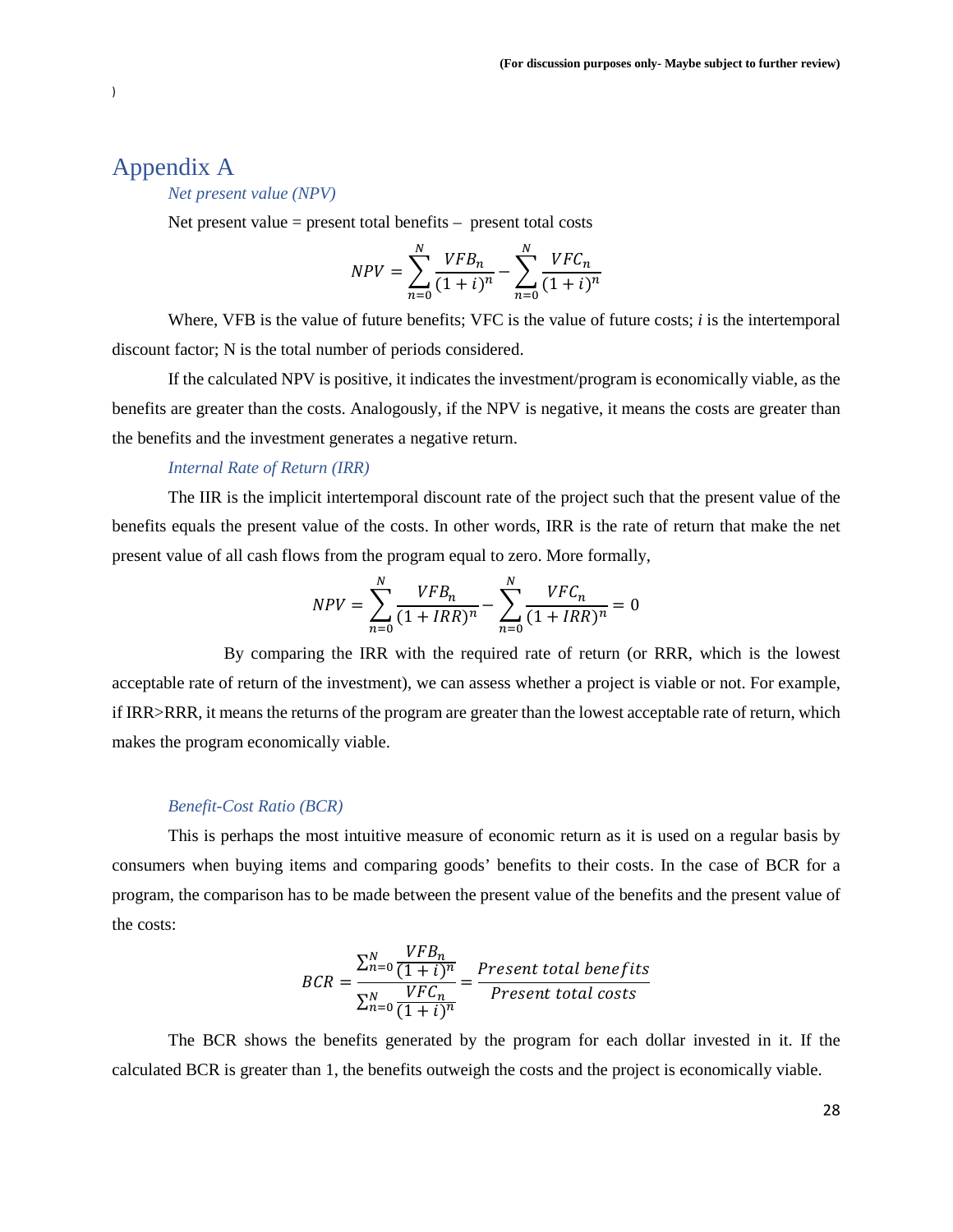#### *Return on Investment*

In order to get a measure of economic return in percentage terms, we can use the return on investment (ROI):

$$
ROI(\%) = (BCR - 1) \times 100
$$

The ROI reports the amount of return of a program relative to its costs and, if positive, suggests the program is economically viable.